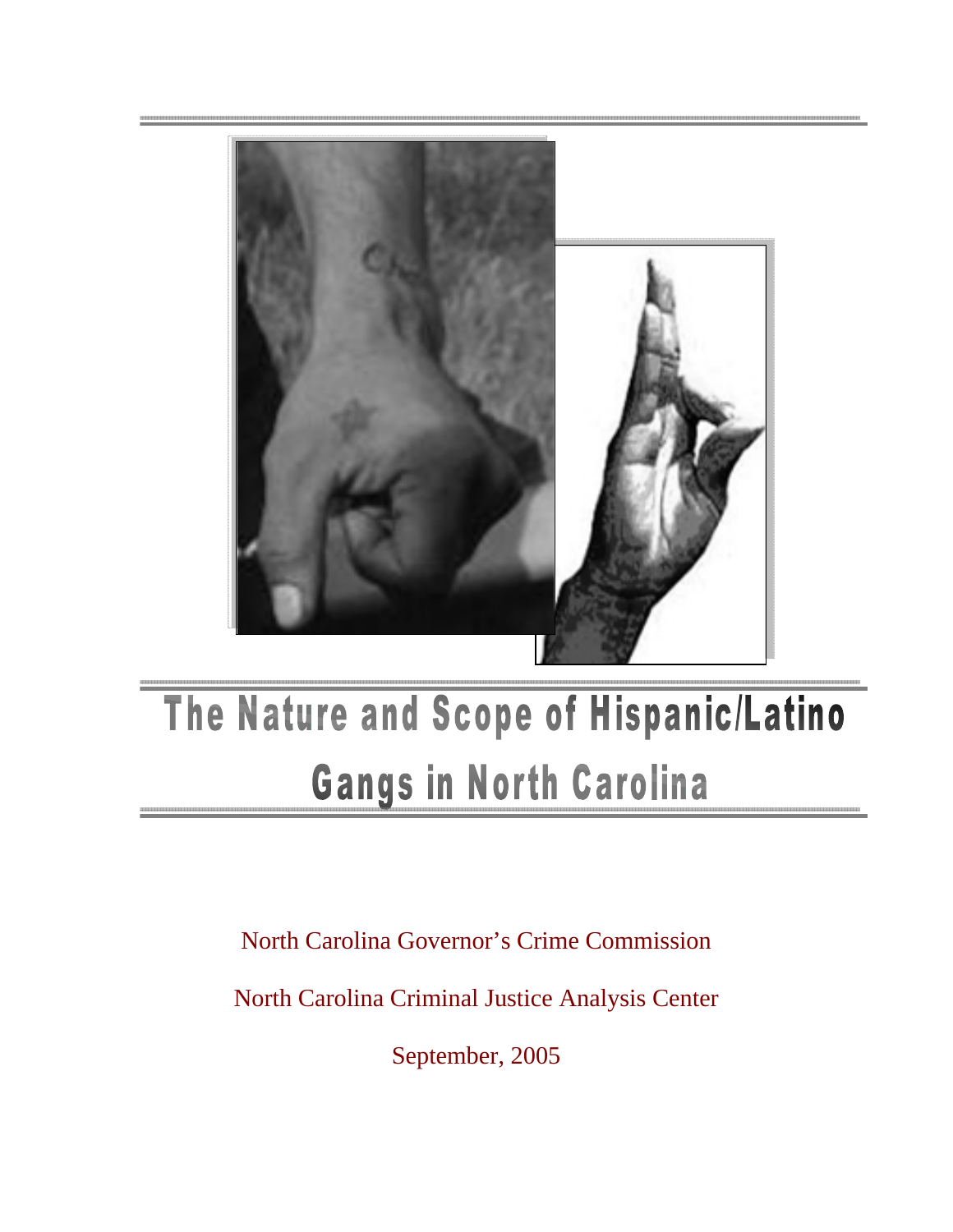# The Nature and Scope of Hispanic/Latino Gangs in North Carolina

# Alison Rhyne, Youth Advocacy and Involvement Office Summer Intern, North Carolina State University

#### And

# Douglas L. Yearwood, Director, North Carolina Criminal Justice Analysis **Center**

Department of Crime Control and Public Safety

North Carolina Governor's Crime Commission

September, 2005

The authors graciously acknowledge Amanda Stephenson, WCU Summer Intern, for her meticulous work and insightful comments on designing the survey questionnaire and Tonishia Lockley and Yu Li Hsu for their graphic design work.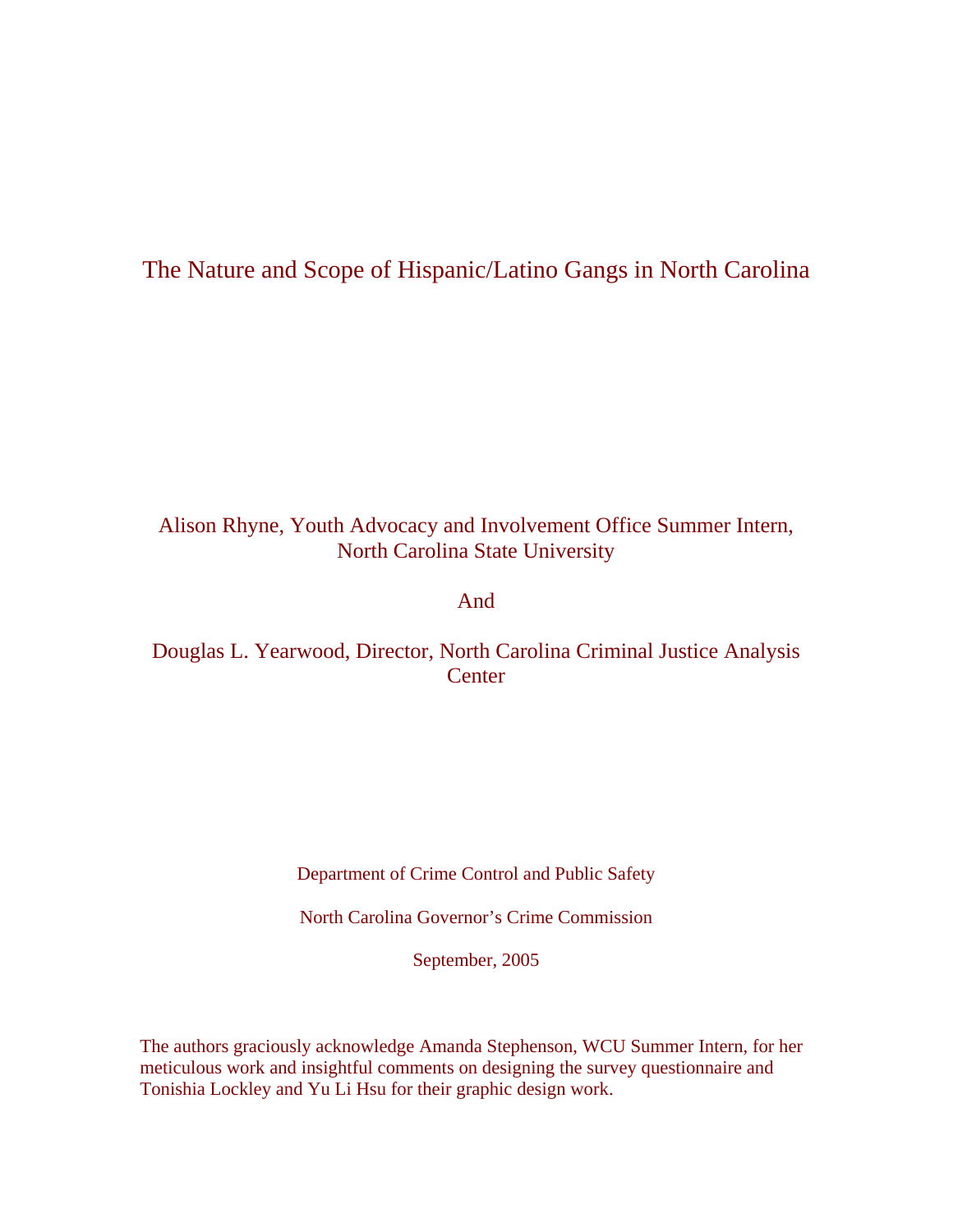# Table of Contents

| Hispanic/Latino Gangs in Urban versus Rural Counties19 |
|--------------------------------------------------------|
|                                                        |
|                                                        |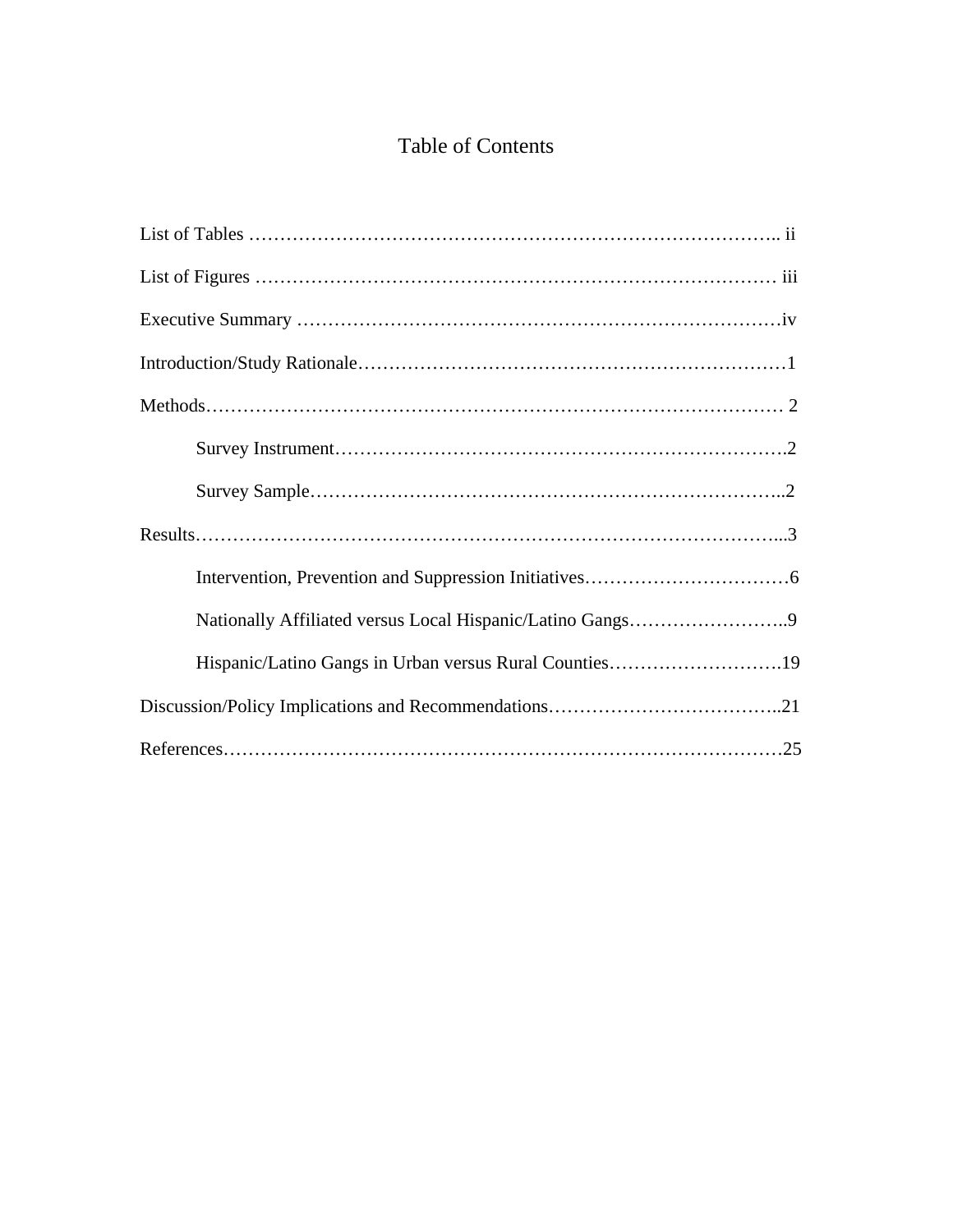# List of Tables

| Table 2 SRO Practices for Identifying Gang Members and for Addressing                                                                       |
|---------------------------------------------------------------------------------------------------------------------------------------------|
| Table 3 Reported Gang Intervention, Prevention and Suppression Strategies8                                                                  |
|                                                                                                                                             |
| Table 5 Average Severity or Magnitude Rankings for Nationally Affiliated                                                                    |
| Table 6 Average Severity or Magnitude Rankings for Nationally Affiliated                                                                    |
| Table 7 Number and Mean Number of Reported Offenses in Last 30 Day                                                                          |
| Table 8 Average Severity or Magnitude Rankings for Nationally Affiliated<br>Hispanic/Latino Gangs Compared to Local Hispanic/Latino Gangs18 |
| Table 9 Average Severity or Magnitude Rankings for Nationally Affiliated                                                                    |
| Table 10 Number and Mean Number of Reported Offenses in Last 30 Day                                                                         |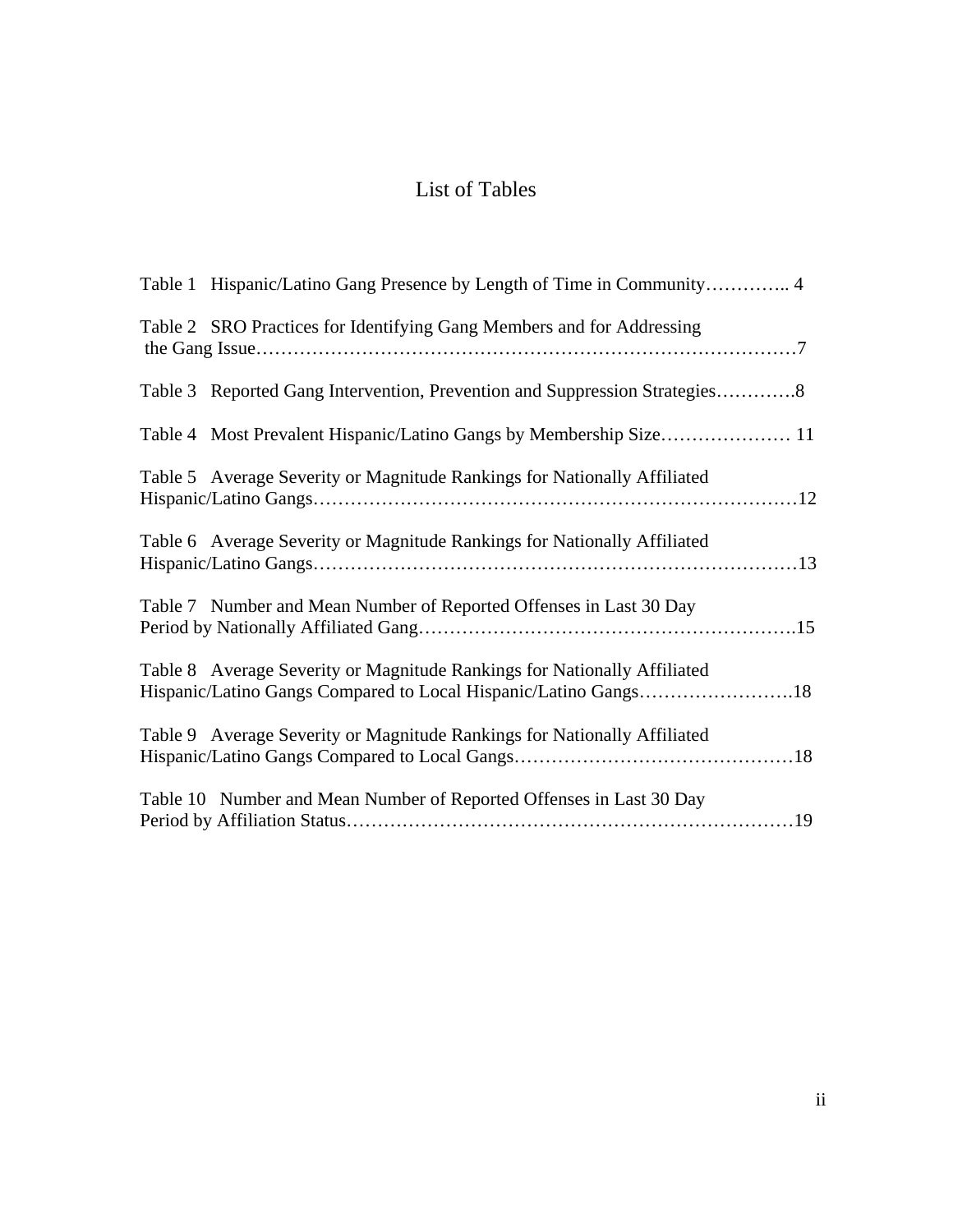# List of Figures

| Figure 3 Average Severity or Magnitude Rankings of Local Gangs by Region16    |
|-------------------------------------------------------------------------------|
| Figure 4 Average Severity or Magnitude Rankings of Local Gangs by Region17    |
| Figure 5 Average Severity or Magnitude Rankings by Urban/Rural Jurisdiction20 |
| Figure 6 Average Severity or Magnitude Rankings by Urban/Rural Jurisdiction20 |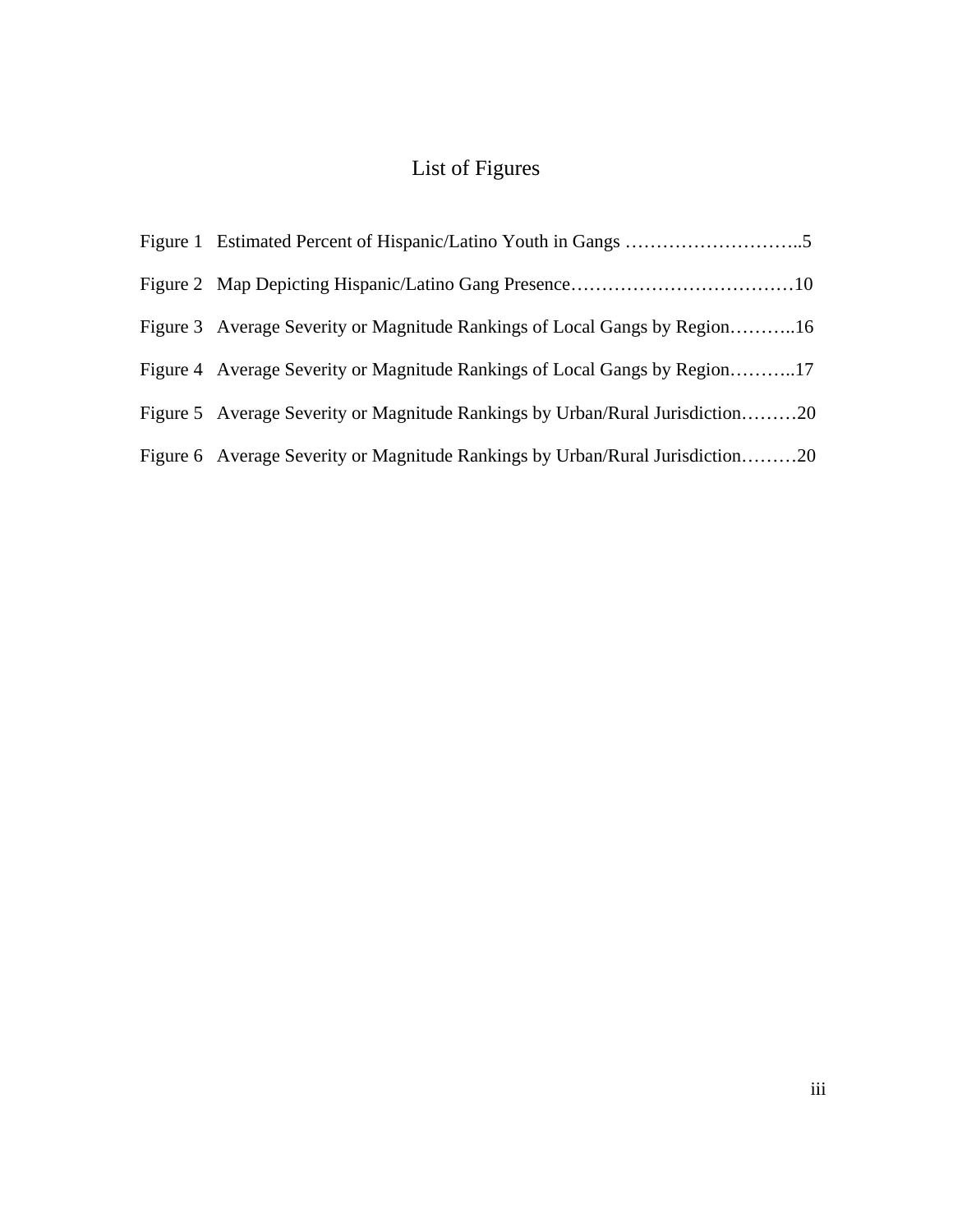### Executive Summary

Last year the North Carolina Criminal Justice Analysis Center replicated its 1999 gang study in an effort to ascertain how youth gangs have changed over the course of the last five years. Trend data indicates a 16.6 percent increase in the number of reported gangs with 387 distinct groups being reported in 2004. Likewise, an increase occurred in gang membership with the number of reported gang members growing from 5,068 in 1999 to 8,517 five years later. This equates to an increase of 68 percent over the five year period or an average annual growth rate of 13.6 percent in gang membership (Hayes, 2005).

Comparative analyses, between the 1999 and 2004 data, suggest that the greatest rate of growth in North Carolina's youth gang population has occurred within the Hispanic and Latino communities. Results of the 1999 study revealed that Hispanic/Latino gangs only comprised 6.5 percent of the 332 gangs which were identified. Five years later this same group accounted for 22.5 percent of the recognized 387 youth gangs.

This monograph seeks to assess the nature and extent of Hispanic/Latino gangs within North Carolina's communities with an emphasis on identifying recent criminal activities, geographic dispersion, the magnitude of relationships with other national Hispanic/Latino criminal groups and how local gangs differ from gangs that demonstrate national affiliations. Regional comparisons and comparisons between urban and rural gangs were also drawn in an effort to determine if Hispanic/Latino gangs differ on these factors.

A two part survey instrument was designed with Part One assessing the basic and general attributes of Hispanic/Latino gangs across the state. Questions addressed such issues as the presence of these gangs in the respondents' respective jurisdictions, the length of time these gangs have been active and how prepared law enforcement is for managing gang activity. Other items addressed gangs in the schools, the extent of female involvement in these gangs, the contextual aspects of gang violence and the related causative factors for this violence. Part Two focused on the identified Hispanic/Latino gangs to assess the level of criminal activity, the size and composition of gang membership and the magnitude of the gangs' involvement in drugs and violence. Survey items also included an examination of gang mobility, organization and the extent to which these gangs maintain, and protect, a unique territory or turf.

A random sample, proportionate to city and county populations, of both municipal police departments and county sheriffs' offices was drawn with surveys being mailed to these agencies. A total of 164 surveys were returned producing a response rate of 58.2 percent. Fifty-one, or 31.1%, were received from the county sheriffs' offices with the remaining 113, or 68.9%, being received from the municipal police departments. Surveys were returned by agencies located in 82 of the state's 100 counties.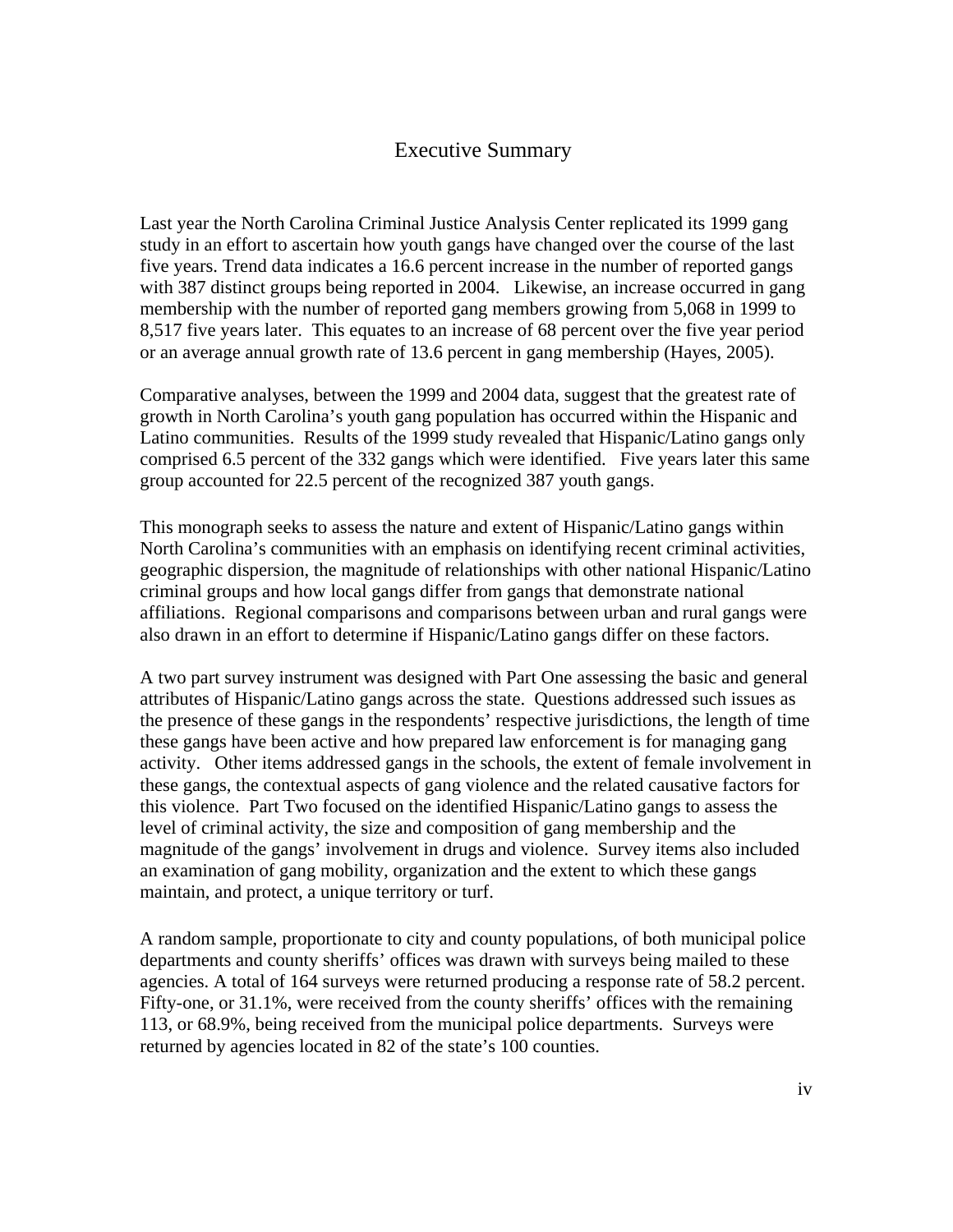Of the 164 respondents 48, or 29.4%, reported the presence of Hispanic/Latino gangs and gang activity within their respective jurisdictions. Of this number almost half of those respondents, from agencies which acknowledged a gang presence, also noted that these Hispanic/Latino gangs posed a significant problem for their service areas (N=22, 45.8%). The remaining 26 respondents acknowledged a gang presence but reported that, to date, Hispanic/Latino gangs did not present a significant problem or threat to their communities.

These gangs were estimated to have committed an average of less than 10% of the total crimes which were reported in the respondents' respective jurisdictions during 2004  $(X=8.6\%)$ . Responses ranged from attributing no reported crimes to these gangs to the sample high of 50 % of the total crimes last year being directly tied to Hispanic/Latino gangs in the respondent's service area.

Study results indicated that when gang related disputes arise, which involve at least one Hispanic/Latino gang, slightly more than one-third of these can be attributed to retaliatory violence (33.5%) followed by drug related disputes (29.6%). Territoriality or disputes arising from turf related issues accounted for 24.5% of the gang conflicts. Disputes related to vandalism or arising from graffiti related wars, such as one gang spraying defamatory markings over another gang's graffiti and artwork, accounted for the smallest percentage of the Hispanic/Latino gang conflicts.

Consistent with the existing gang literature these gang related disputes remain within the Hispanic/Latino community and almost exclusively involve Hispanic/Latino gang members. Respondents indicated that on the average 79.7% of the disputes that an Hispanic/Latino gang engages in is perpetrated against another similar ethnic group.

Respondents estimated that on the average 73.7% of their gang members migrated into their jurisdictions from either another city in the state, another state or another country. Raleigh, Charlotte, Durham, Greensboro and Winston-Salem were the most commonly reported cities from which these members migrated. California and Texas were cited as the largest feeder states with gang members also arriving in North Carolina from Virginia, Georgia, New York and Florida. The majority of the respondents cited Mexico and El Salvador as the most common countries from which their gang members migrated with Honduras and Nicaragua also being reported.

Sixty-five percent of the survey participants noted that Hispanic/Latino gangs do not differ from other racially oriented gangs while the remaining 35% did view these gangs as being dissimilar from predominately African-American, Asian or White gangs. Of those respondents who suggested distinct differences no clear patterns or trends occurred with varied and unique comments being received.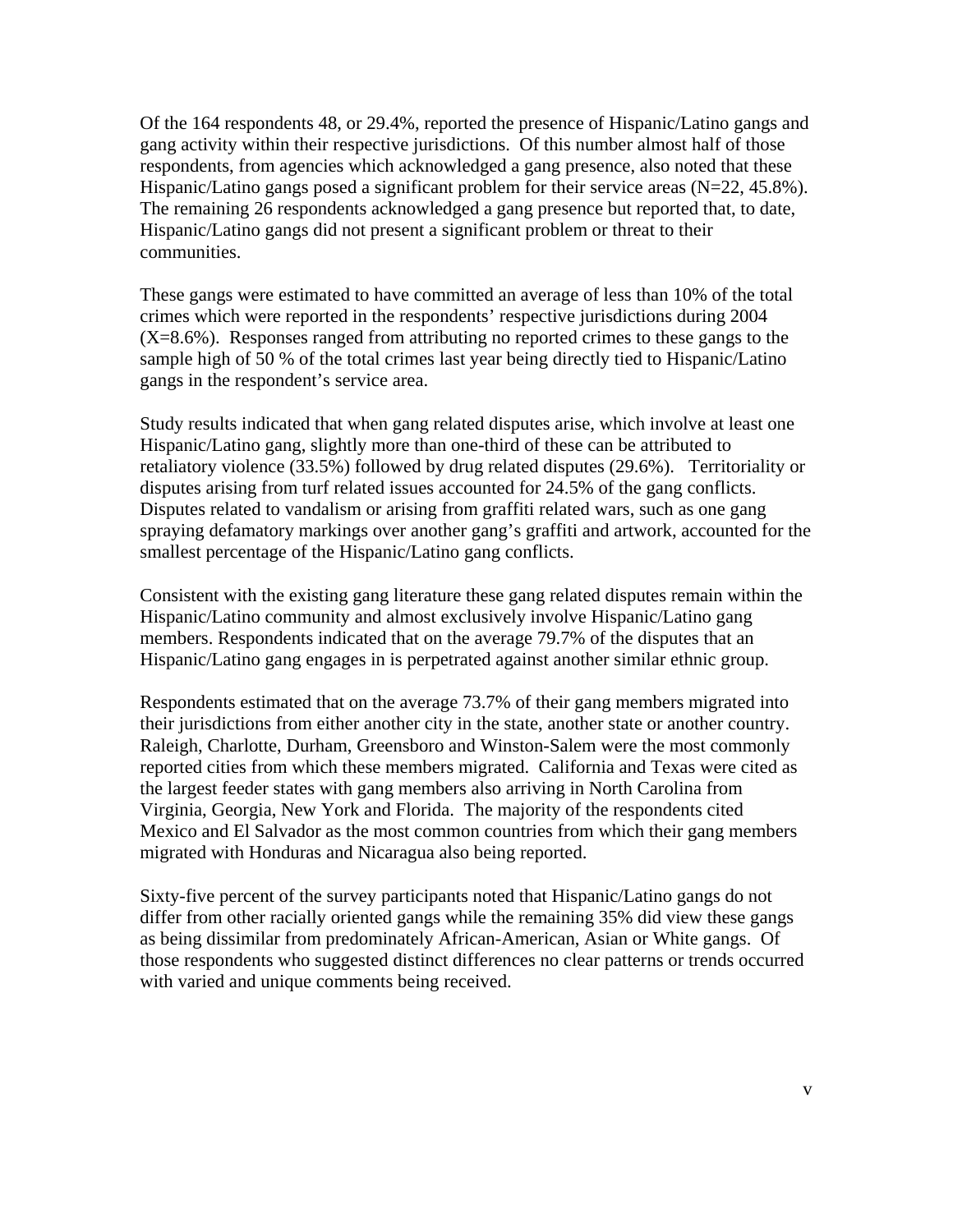Eighty percent of the survey participants found gangs and gang members in their public school systems with the same percent noting that local School Resource Officers (SROs) are actively working to identify gang members and gang activity within the public schools. The two most common approaches were coordinating and sharing information with other local law enforcement agencies (67.5%) and providing gang awareness and identification information to teachers, parents and students (55.0%).

Commenting on the general Hispanic/Latino communities across the state 31, or 73.8%, of the participants, who reported an Hispanic/Latino gang presence, felt that there was a significant divide within their communities where Hispanic/Latino residents were disconnected from the general community and its activities. Slightly more than half noted that their agencies were not prepared to deal with the unique cultural differences of the Hispanic/Latino community nor were they adequately equipped to understand how these cultural factors affect, and influence, both gang and non-gang youth (57.4%).

Almost all of the law enforcement agencies represented in the study do not currently have any specific programs or initiatives which solely address Hispanic/Latino gangs (89.6%). However, these agencies have developed and implemented a variety of intervention, prevention and suppression methods and programs to more effectively manage and address the general gang presence in their communities. The use of SROs and automated gang information management systems were used by 72.7% of the respondents and 47.7% respectively. Having a specialized gang officer and community policing strategies were also common with just under one-half reporting their use. Fifteen agencies currently have detailed gang units (31.3%) of which three were formed prior to 2001 with the oldest unit being in existence since 1993.

A total of 118 Hispanic/Latino gangs were reported of which 91 were reputed to be nationally affiliated with, or have connections to, similar gangs outside of the respondents' respective counties and beyond state boundaries. Twenty-three gangs were considered local with no known documented associations or connections to any other gangs either outside of the county or on the national level. A total of at least 3,420 gang members were identified of which 276 were female members (8.1%).

Surenos, or Sur-13, was the most prevalent gang with distinct gangs being identified in 23 different counties and consisting of at least 1,855 reported gang members. Twentytwo (95.7%) of these gangs were described as possessing national ties to other Sur-13 gangs across the country with one gang's affiliation status being unknown. Mara Salvatrucha, or MS-13, gangs were reported to exist in at least 18 counties with a minimum number of 430 members being recognized. All of these gangs were reputed to have national affiliations or connections to other MS-13 sets. Data on the Vatos Locos gangs also indicates known national ties for 16 of these gangs with 10 of the Latin Kings groups having similar ties beyond the county boundaries. Each of the reported Mexican Mafia gangs and five of the  $18<sup>th</sup>$  Street sets were described as national in scope.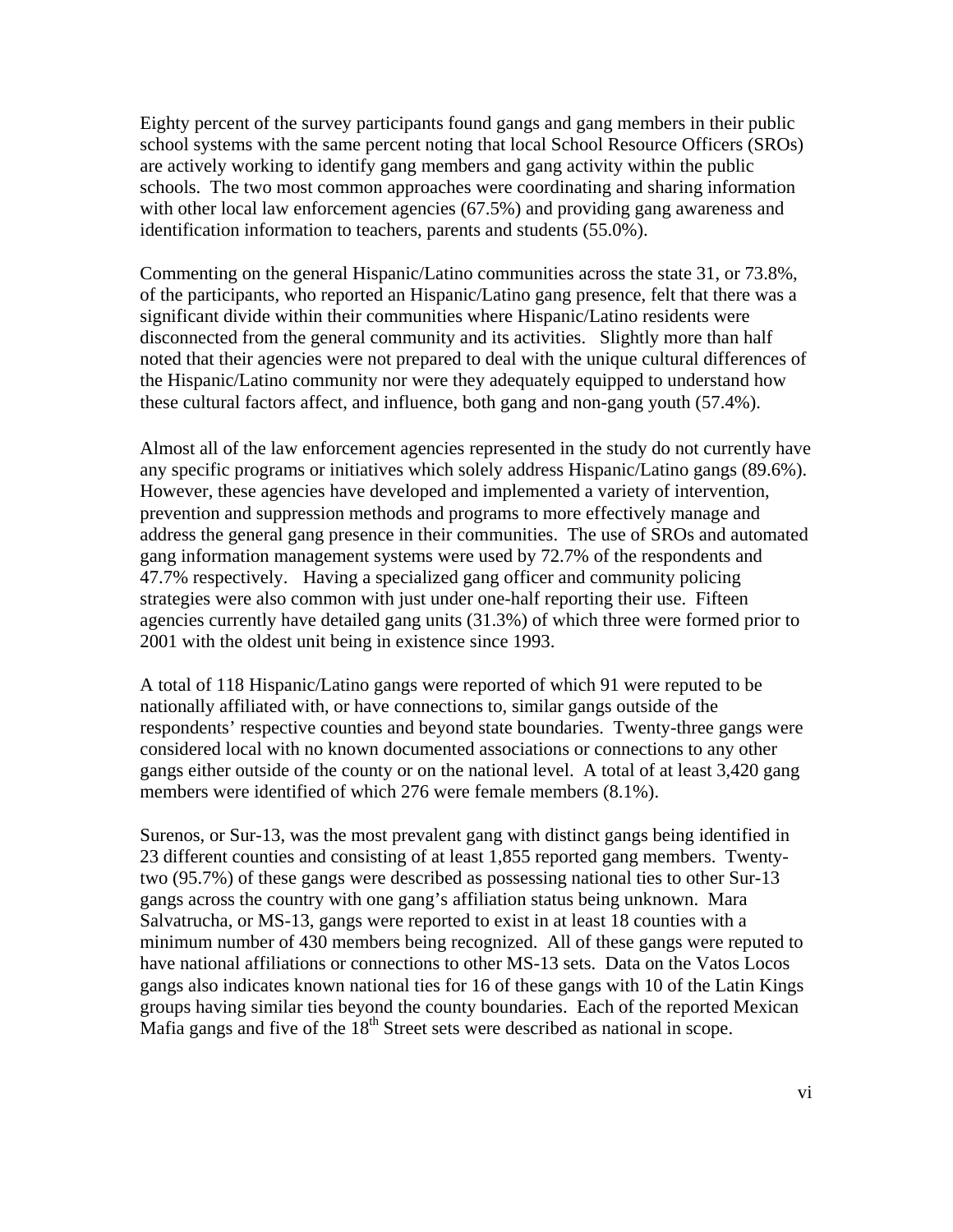Study findings indicate that numerous statistically significant differences exist between and across the nationally affiliated Hispanic/Latino gangs and the local gangs with no known national connections. Differences were also found to exist between the urban and rural gangs. Numerous other differences were found to exist despite the fact that these did not approach statistical significance.

As a general rule the nationally affiliated Hispanic/Latino gangs are somewhat visible, mobile, violent, profit-oriented and involved in drug-related activities as demonstrated by average respondent ratings of five, out of a possible scale maximum of ten, or less. The MS-13 and Sur-13 gangs were reported to be the most prevalent, most violent, most drug involved and more extensively organized.

Comparisons of the local Hispanic/Latino gangs indicate that those gangs residing in the central, or Piedmont, region of the state, may be the most problematic, or have the greatest potential, for becoming more of a threat. These gangs were consistently rated as being more visible, slightly more violent, more profit-oriented and more organized than either the local gangs in the eastern or western portions of the state.

Nationally affiliated Hispanic/Latino gangs are, on the average, larger in size, more violent and more extensively organized than their local counterparts. Surprisingly, the local gangs were perceived to be more turf and profit-oriented and slightly more involved in the drug trade. These local gangs were also perceived to be more visible perhaps in an effort to establish their presence and exert more of an intimidation factor in the community thus establishing a new and stronger reputation.

Urban gangs, especially those with national affiliations, appear to be more problematic and demonstrate a greater potential for becoming more of a community threat. Typically, these gangs are larger, more criminally active and more violent than their rural counterparts irrespective of whether the rural gangs demonstrate a national affiliation or are strictly local in the scope of their activities.

Based upon the study findings six recommendations were offered in an effort to address the emerging issue of Hispanic/Latino gangs across the state. These recommendations include:

- $\triangleright$  Increase the involvement of law enforcement, and other human service agency personnel, in Hispanic sponsored community programs and involve members of the Hispanic community in general community affairs.
- $\triangleright$  Increase and implement training programs which instruct Hispanic community members and parents on gang awareness and on how to identify early warning signs that their children may be involved in gangs and gang-related activities.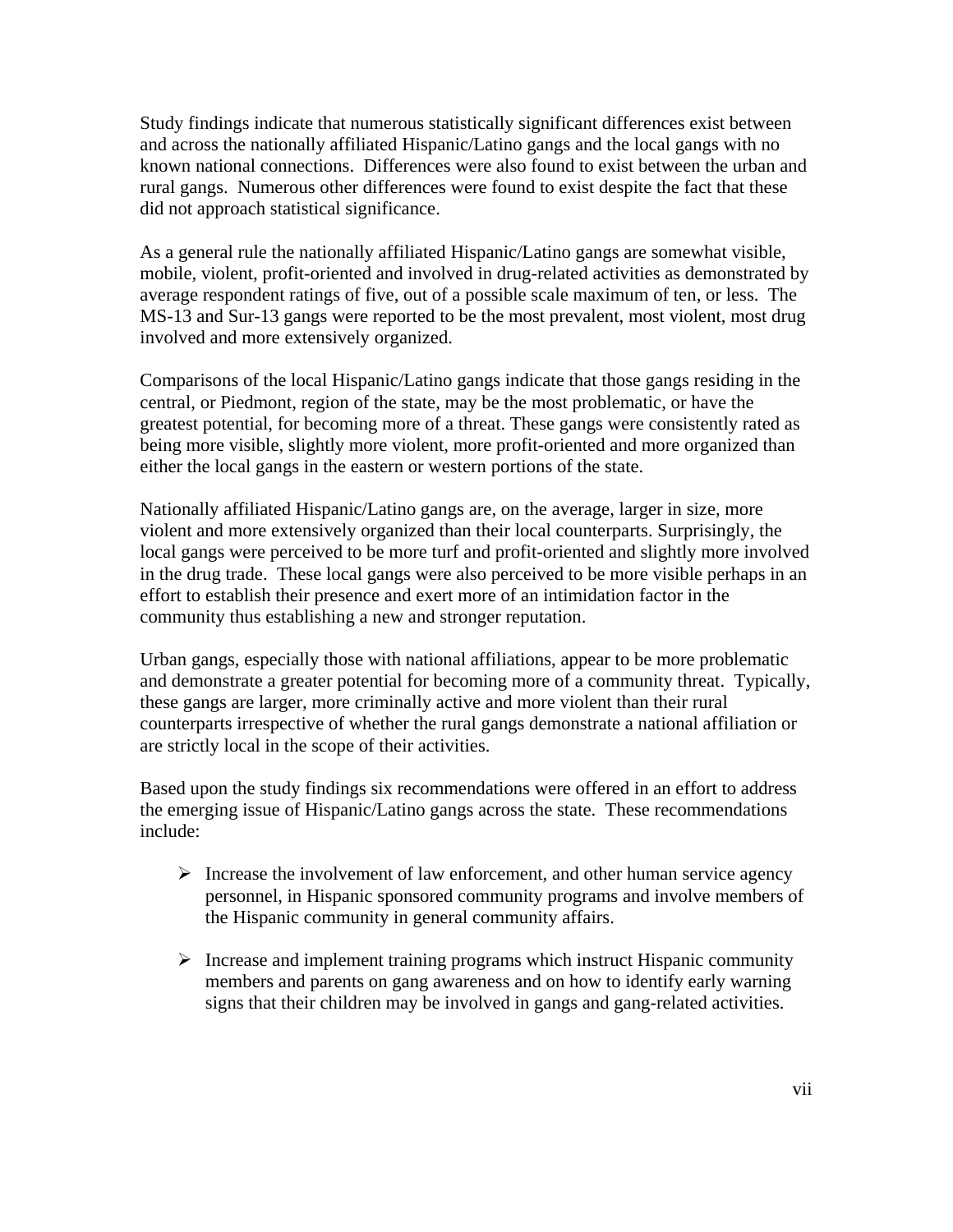- $\triangleright$  Slightly more than one-half of the respondents felt that their officers were not adequately trained on understanding the Hispanic/Latino culture and on how these cultural differences can affect the nature of Hispanic/Latino gangs. Thus, it may be important to train law enforcement on these factors as an effective strategy for improving police-community relations within the Hispanic communities.
- $\triangleright$  Almost all of the responding law enforcement agencies do not have programs which are geared specifically to Hispanic/Latino gangs. Given the sharp increase in the number of these gangs across the state over the last five years it may be feasible to develop and implement a pilot program which is predominately aimed at the issue of Hispanic/Latino gangs.
- $\triangleright$  A standardized and uniformly automated gang tracking and intelligence system should be developed and implemented which would allow for detailed crime analysis, such as reporting the number of crimes committed by individual gangs and gang members. More importantly this network would allow law enforcement from diverse agencies and regions to share gang-related information and increase their effectiveness and efficiency in addressing gangrelated criminal activity.
- $\triangleright$  Based upon this study efforts and resources should be primarily directed at preventing, intervening with and suppressing the nationally affiliated gangs in the state's larger urban areas with more of an emphasis being directed at those gangs in the central part of the state. Further research and analysis of intelligence information is also recommended in an effort to either refute or validate the major findings of the current study.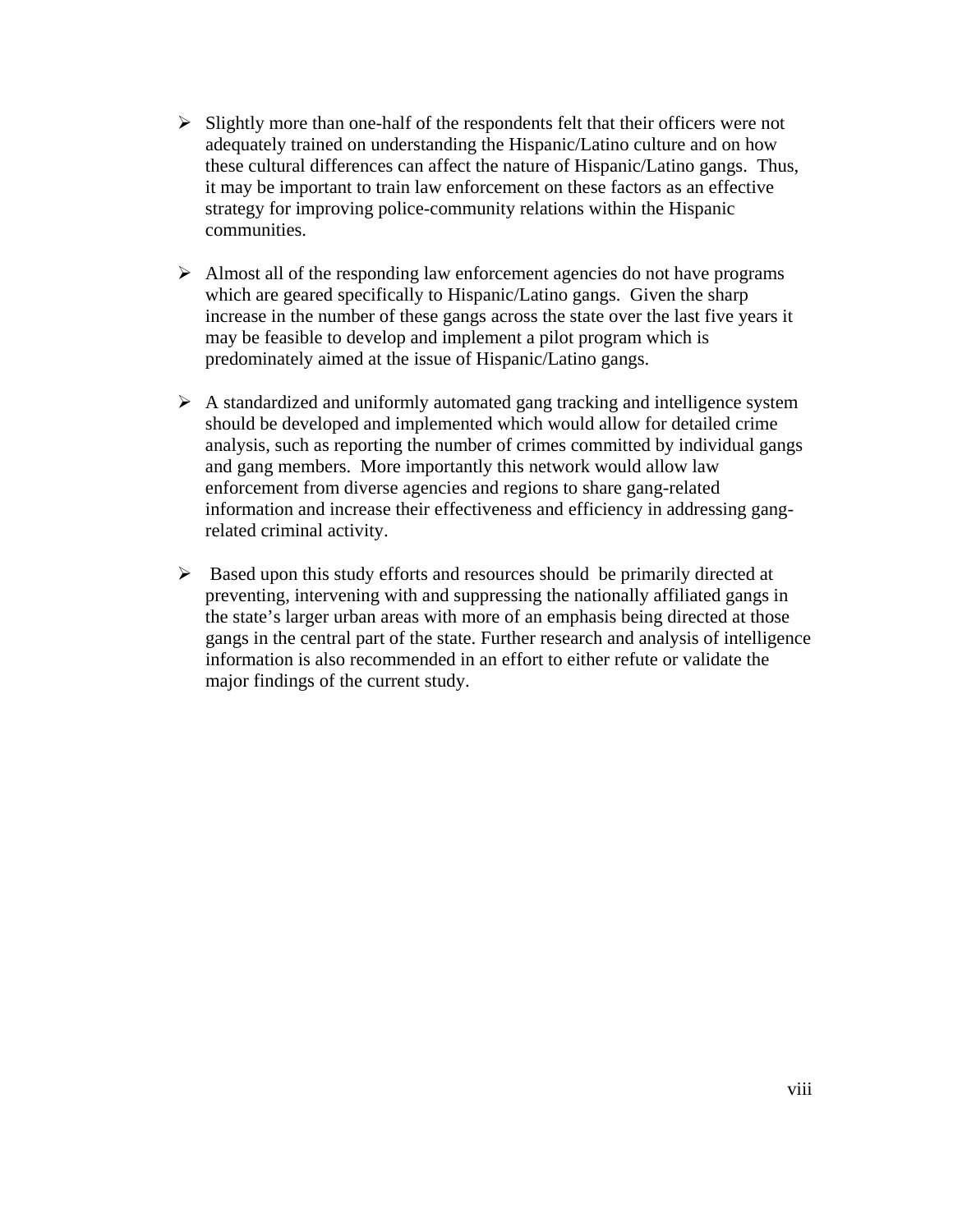# Introduction/Study Rationale

In 1999 the North Carolina Criminal Justice Analysis Center, of the Governor's Crime Commission, released a report which examined the nature and extent of youth gangs across the state. Study findings revealed a total of at least 332 distinct gangs comprised of at least 5,068 members. The presence of these youth gangs was noted in urban, suburban and rural areas stretching across the three regions of the state – Coastal, Piedmont and Mountain (Yearwood & Hayes, 2000).

Last year the Analysis Center replicated its 1999 study in an effort to ascertain how youth gangs have changed over the course of the last five years. Trend data indicate a 16.6 percent increase in the number of reported gangs with 387 distinct groups being reported in 2004. Likewise, an increase occurred in gang membership with the number of reported gang members growing from 5,068 in 1999 to 8,517 five years later. This equates to an increase of 68 percent over the five year period or an average annual growth rate of 13.6 percent in gang membership (Hayes, 2005).

Comparative analyses, between the 1999 and 2004 data, suggest that the greatest rate of growth in North Carolina's youth gang population has occurred within the Hispanic and Latino communities. Results of the 1999 study revealed that Hispanic/Latino gangs only comprised 6.5 percent of the 332 gangs which were identified. Five years later this same group accounted for 22.5 percent of the recognized 387 youth gangs.

Much of this growth can be correlated with a corresponding growth rate in the state's general Hispanic population which increased dramatically from 1990 to 2000. According to Census figures the state's Hispanic population was 76,726 in 1990 and 378,963 a decade later (United States Census Bureau, 2001a; Gibson and Jung, 2002). This represents an increase of 393.3 percent over the last decade. In 1990 Hispanics comprised 1.2 percent of the state's population. A decade later this group represented a significantly larger 4.7 percent of the North Carolina population. The state's growth rate in the Hispanic population, during the last decade, was six times greater than the national rate which increased a substantially lower 57.9 percent (United States Census Bureau, 2001b).

Members of the Analysis Center presented a brief overview of youth gangs to the Governor's Advisory Council on Hispanic/Latino Affairs, in March of 2005, with an emphasis on Hispanic/Latino gangs and their activities. While this briefing was limited in scope and elementary the Council members expressed an interest in the topic and suggested that a more in-depth examination of Hispanic/Latino gangs would be beneficial and contribute to a greater understanding of these groups and their activities.

Consequently, this paper seeks to assess the nature and extent of Hispanic/Latino gangs within North Carolina's communities with an emphasis on identifying recent criminal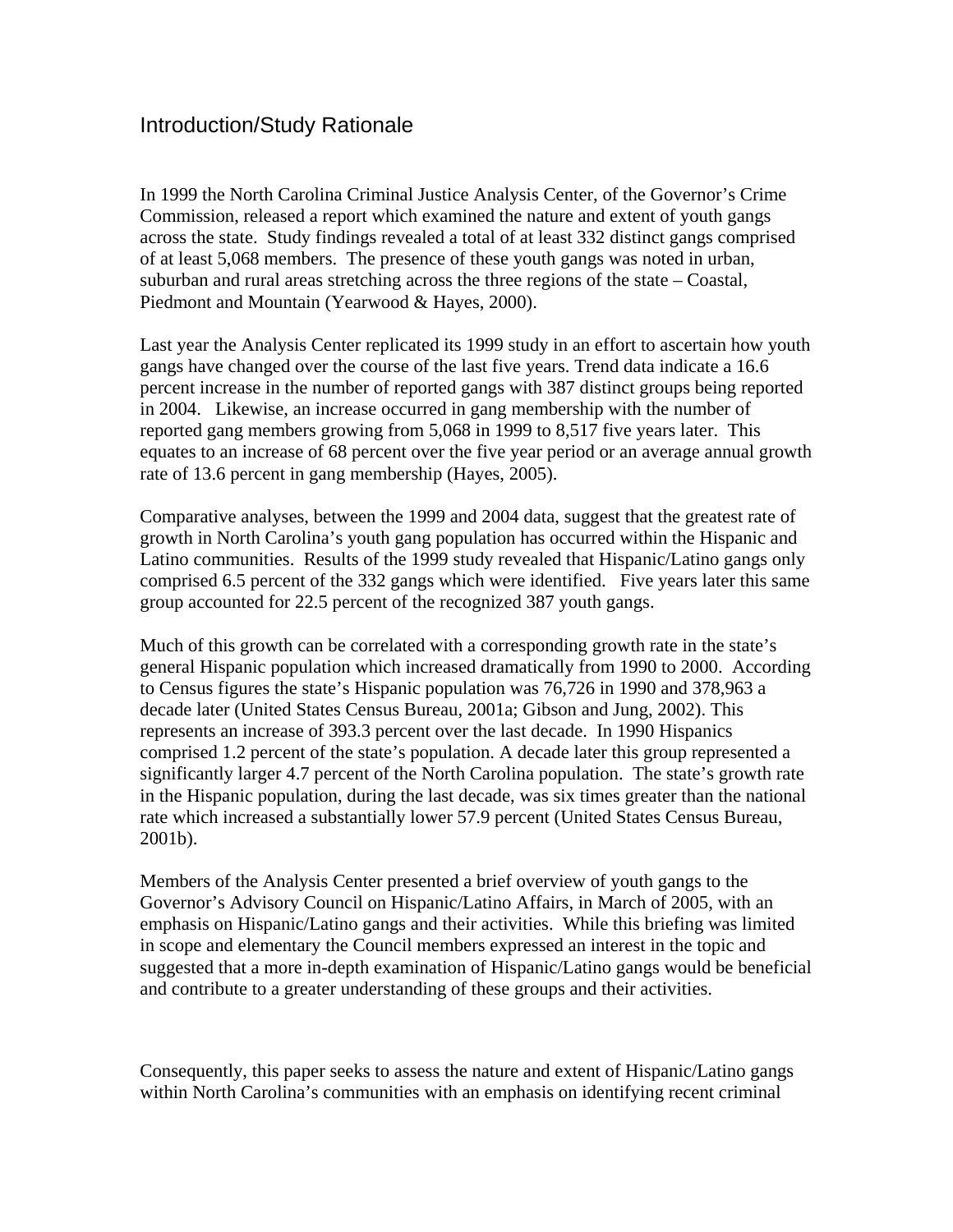activities, geographic dispersion, the magnitude of relationships with other national Hispanic/Latino criminal groups and how local gangs differ from gangs that demonstrate national affiliations. Comparative rankings in the areas of gang violence, drug involvement, organizational leadership and mobility will also be addressed. In addition, regional and urban/rural comparisons will be drawn in an effort to determine if Hispanic/Latino gangs differ on these geographical and demographical variables.

## Methods

#### *Survey Instrument*

A two part survey instrument was designed with Part One assessing the basic and general attributes of Hispanic/Latino gangs across the state. Questions addressed such issues as the presence of these gangs in the respondents' respective jurisdictions, the length of time these gangs have been active and how prepared law enforcement is for managing gang activity. Other items addressed gangs in the schools, the extent of female involvement in these gangs, the contextual aspects of gang violence and the related causative factors for this violence. Emphasis was placed on trying to ascertain if Hispanic/Latino gangs differ from other racial/ethnic gangs and, if so, delineating these differences.

Part Two focused on the identified Hispanic/Latino gangs to assess the level of criminal activity, the size and composition of gang membership and the magnitude of the gangs' involvement in drugs and violence. Survey items also included an examination of gang mobility, organization and the extent to which these gangs maintain, and protect, a unique territory or "turf".

The extent to which these gangs demonstrate an alliance, or a unique connection, with other nationally recognized Hispanic/Latino gangs was documented for comparative purposes. Specifically, to facilitate both within group, and between group, comparisons of those gangs possessing an identified national affiliation and those local gangs with no known relationships or ties to national Hispanic/Latino gangs.

#### *Survey Sample*

 $\overline{a}$ 

Two separate samples were drawn based on county and city populations as derived from the latest Census Bureau data. A proportionate stratified sampling technique was used to produce a list of 80 sheriffs' offices for inclusion in the study.<sup>1</sup> Seventeen surveys (22%) of the county sample) were mailed to the smallest sheriffs' offices in those counties with populations less than 21,865. Twenty-two surveys (28%) were mailed to agencies in counties with a population base between 21,866 and the median county population of 47,879. The remaining surveys were mailed to 38 sheriffs' offices (47%) with county

<sup>1</sup> Note: Sample sizes were calculated based upon 95% confidence limits with population medians being used to derive the four groups or strata for each sample.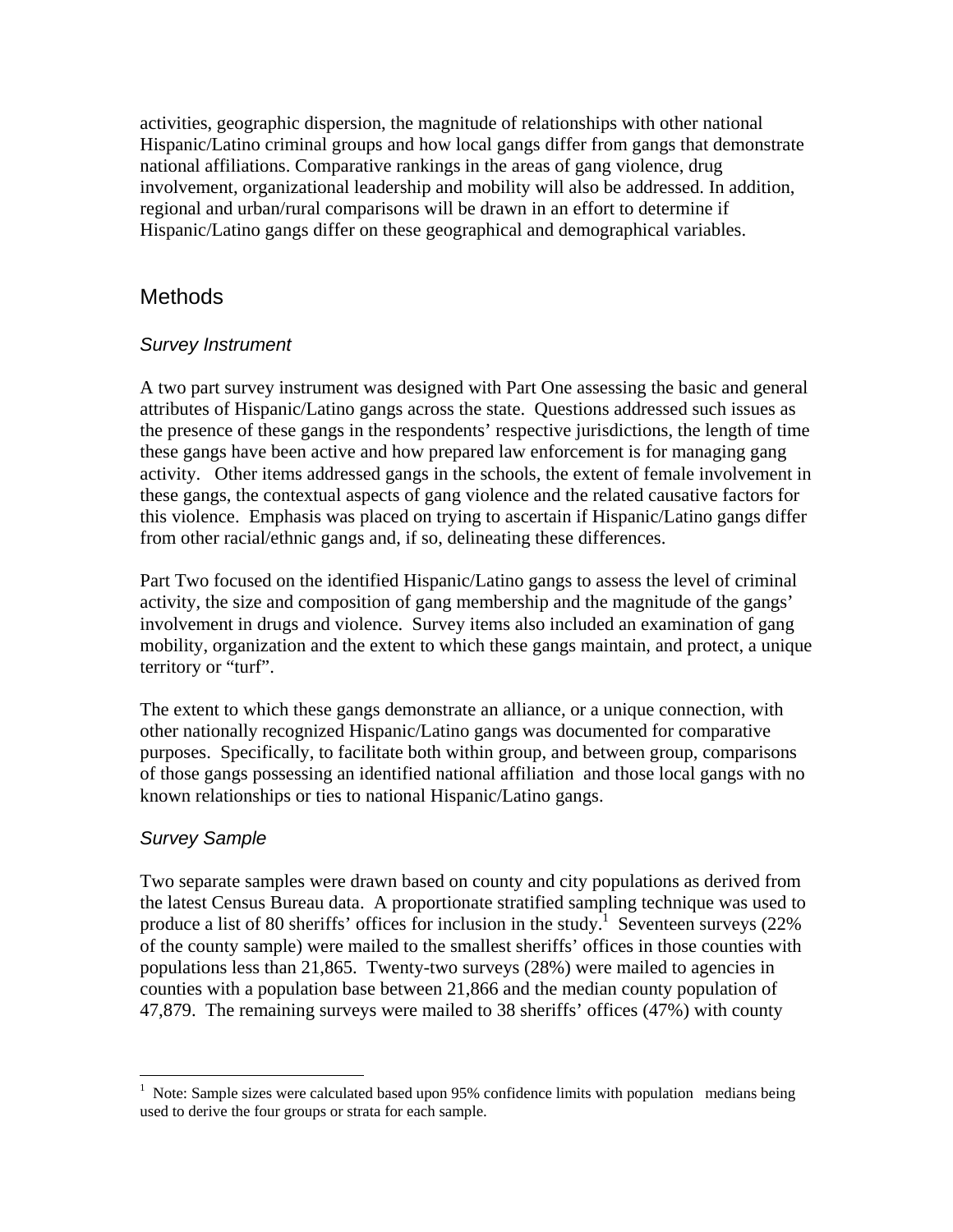populations ranging from 47,880 to 323,788 and to the three largest offices (3%) as defined by populations greater than 323,789.

A total of 202 municipal police departments were selected with 28 (14.4%) departments representing the smallest cities with populations ranging from 50 to 693. Forty-three departments (21.2%) with populations between 694 and the median city population of 1,435 were selected for inclusion in the study. Mid-size and larger departments constituted the remainder of the survey sample with 120 (59.2%) departments, in the population range of 1,436 to 29,916, being selected. The remaining 11 (5.2%) police departments had jurisdictions of more than 29,917.

# **Results**

A total of 164 surveys were returned producing a response rate of 58.2 percent. Fiftyone, or 31.1%, were received from the county sheriffs' offices with the remaining 113, or 68.9%, being received from the municipal police departments. Surveys were returned by agencies located in 82 of the state's 100 counties.

Of the 164 respondents 48, or 29.4%, reported the presence of Hispanic/Latino gangs and gang activity within their respective jurisdictions. Of this number almost half of those respondents, from agencies which acknowledged a gang presence, also noted that these Hispanic/Latino gangs posed a significant problem for their service areas  $(N=22, 45.8\%)$ . The remaining 26 respondents acknowledged a gang presence but reported that, to date, Hispanic/Latino gangs did not present a significant problem or threat to their communities.

These gangs were estimated to have committed an average of less than 10% of the total crimes which were reported in the respondents' respective jurisdictions during 2004  $(X=8.6\%)$ . Responses ranged from attributing no reported crimes to these gangs to the sample high of 50 % of the total crimes last year being directly tied to Hispanic/Latino gangs in the respondent's service area.

Table 1 depicts an historical profile of the most commonly reported Hispanic/Latino gangs in North Carolina and the length of time that these gangs have been active in North Carolina's communities. The Very Dangerous Mexicans were reported as the oldest existing gang; having been in the state's communities an average of 41 months or 3 ½ years. 18<sup>th</sup> Street and Surenos, or Sur-13, have been present in North Carolina for an average of slightly less than three years with Vatos Locos and the Latin Kings having been present for an average of slightly more than two years. The remaining three Hispanic/Latino gangs are relatively new to the state with an average active presence of under two years.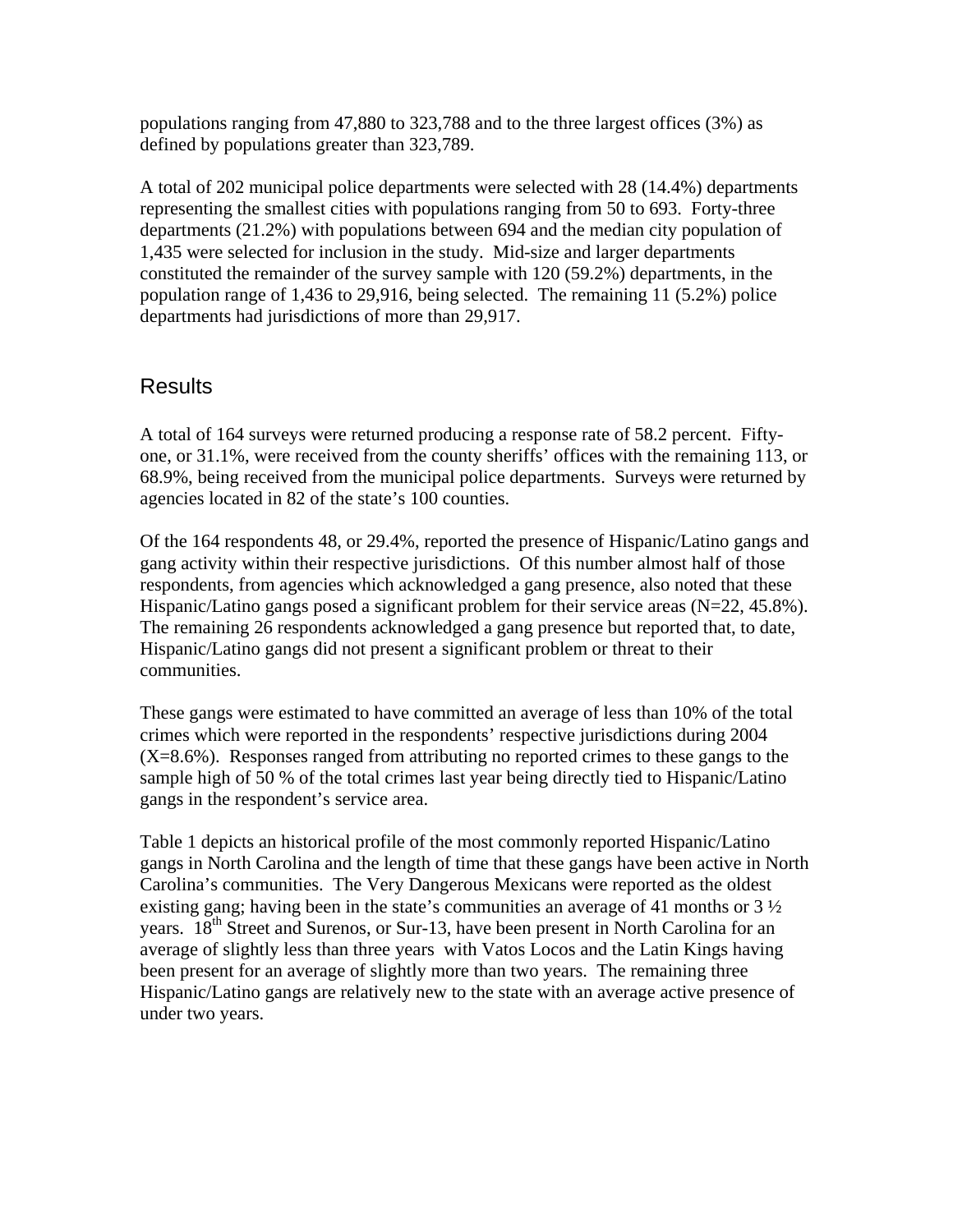#### Table 1

|                                | Reported Time in Community |                                      |  |  |
|--------------------------------|----------------------------|--------------------------------------|--|--|
| Gang Name                      |                            | Range (months) Average Time (months) |  |  |
| <b>Very Dangerous Mexicans</b> | 18-60                      | 41.0                                 |  |  |
| $18th$ Street                  | $6 - 60$                   | 32.4                                 |  |  |
| Surenos (Sur-13)               | 5-96                       | 30.1                                 |  |  |
| Vatos Locos                    | 6-96                       | 29.0                                 |  |  |
| Latin Kings                    | $2 - 60$                   | 27.3                                 |  |  |
| Mara Salvatrucha (MS-13)       | $3 - 68$                   | 21.8                                 |  |  |
| Malditos                       | $15 - 24$                  | 21.0                                 |  |  |
| Mexican Mafia                  | $6 - 48$                   | 16.5                                 |  |  |

\_\_\_\_\_\_\_\_\_\_\_\_\_\_\_\_\_\_\_\_\_\_\_\_\_\_\_\_\_\_\_\_\_\_\_\_\_\_\_\_\_\_\_\_\_\_\_\_\_\_\_\_\_\_\_\_\_\_\_\_\_\_\_\_\_\_\_\_\_

Hispanic/Latino Gang Presence by Length of Time in Community

Study results indicated that when gang related disputes arise, which involve at least one Hispanic/Latino gang, slightly more than one-third of these can be attributed to retaliatory violence (33.5%) followed by drug related disputes (29.6%). Territoriality or disputes arising from turf related issues accounted for 24.5% of the gang conflicts. Disputes related to vandalism or arising from graffiti related wars, such as one gang spraying defamatory markings over another gang's graffiti and artwork, accounted for the smallest percentage of the Hispanic/Latino gang conflicts.

Consistent with the existing gang literature these gang related disputes remain within the Hispanic/Latino community and almost exclusively involve Hispanic/Latino gang members. Respondents indicated that on the average 79.7% of the disputes that an Hispanic/Latino gang engages in is perpetrated against another similar ethnic group. In other words, gang violence is predominately intra-ethnic with Hispanic/Latino gangs having conflicts with other Hispanic/Latino gangs and rarely engaging in disputes with African-American, Asian or White gangs.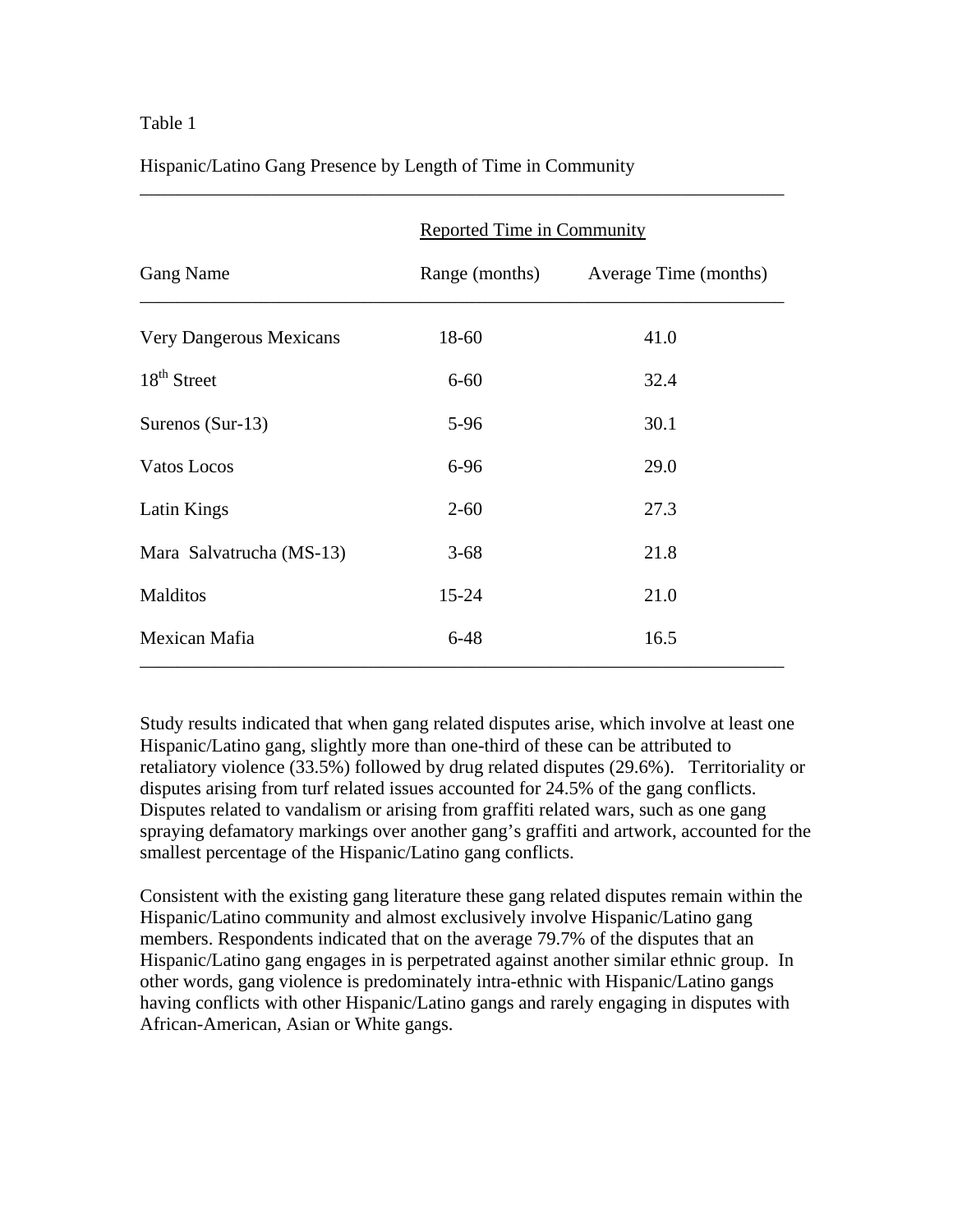Respondents estimated that on the average 73.7% of their gang members migrated into their jurisdictions from either another city in the state, another state or another country. Raleigh, Charlotte, Durham, Greensboro and Winston-Salem were the most commonly reported cities from which these members migrated. California and Texas were cited as the largest feeder states with gang members also arriving in North Carolina from Virginia, Georgia, New York and Florida. The majority of the respondents cited Mexico and El Salvador as the most common countries from which their gang members migrated with Honduras and Nicaragua also being reported.

Survey respondents reported that the majority (64.5%) of the Hispanic/Latino gang members that migrated into their jurisdictions were born abroad and immigrated to this country with the remaining gang members ( 35.5%) being second generation Americans; i.e. their parents were born abroad yet the members were born here.

Responses varied on the extent of how many of the Hispanic/Latino gang members were residing in the state illegally and ranged from estimates of zero to 100 percent. On average, the respondents estimated that 65.7% of the Hispanic/Latino gang members were residing in North Carolina illegally.

Figure 1 presents data on the percentage of the Hispanic/Latino youth in the community who were reported to be involved in gang activity and actively involved in a gang. Results were mixed with 46 percent, of the respondents, reporting that less than 5 percent of these youth were involved with gangs and gang-related activities. Twenty-four percent suggested that between 6 and 25 percent of the Hispanic/Latino youth in their communities belonged to gangs, while 12 percent reported that 26 to 50 percent of these youngsters were involved with gangs. The remaining 18 percent reported that 51 to 75 percent of the Hispanic/Latino youth in their communities were actively involved in gangs. None of the respondents reported more than 76 percent of their youth as being in gangs or engaging in gang-related activities.



**Figure 1: Estimated Percent of Hispanic/Latino Youth in Gangs**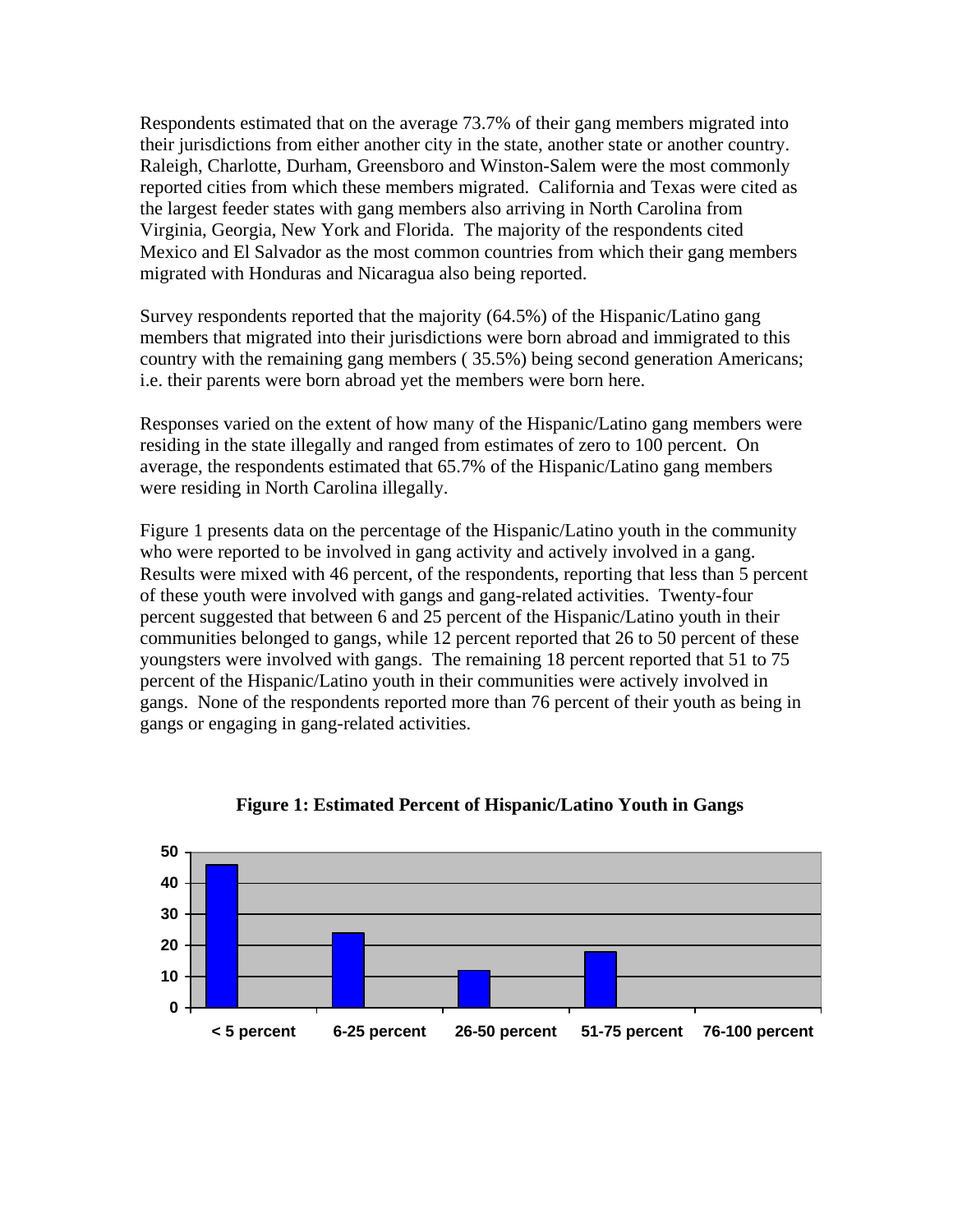Sixty-five percent of the survey participants noted that Hispanic/Latino gangs do not differ from other racially oriented gangs while the remaining 35% did view these gangs as being dissimilar from predominately African-American, Asian or White gangs. Of those respondents who suggested distinct differences no clear patterns or trends occurred with varied and unique comments being received. Some of these noted differences included:

- Language barrier
- More low key, hard to recognize
- Very loyal and family oriented
- Very open about being involved in a gang
- More defined groups
- More violent
- Commit more illegal activity

National research studies indicate that female involvement in gang activity has increased in both magnitude and severity with females performing more than simple auxiliary functions for the male dominated gangs. In many cases females are considered as equal partners or members and cases of exclusive female gangs have been documented as well. (Refer to Campbell, 1990; Esbensen and Winfree, 1998 and Miller, 2000 for an excellent discussion on females and their involvement in gangs and gang activity).

Seventy-three percent of the responding law enforcement officials asserted that females are involved with their respective gangs with the majority noting that these females are considered as full members (60.9%) versus performing auxiliary roles (39.1%). Officials noted that when Hispanic/Latina females do associate with gangs, but are not considered as complete and equal members, the most common functions that these women perform are holding drugs/paraphernalia (62.5%) and carrying/concealing weapons (56.3%). Slightly more than one-third of the respondents noted that these auxiliary females may still occasionally commit criminal acts as part of their association with the gangs.

#### *Intervention, Prevention and Suppression Initiatives*

The issue of gangs in the state's public schools has garnered much attention over the last few years as gangs have spread beyond the larger cities and into suburban and even rural communities. Of those survey participants who acknowledged an Hispanic/Latino gang presence in their communities 36, or 80%, also noted that gangs and gang members are present in the public school systems. Estimates on the number of Hispanic/Latino gang members in the schools ranged from a low of 10 students to a high of 350 youth claiming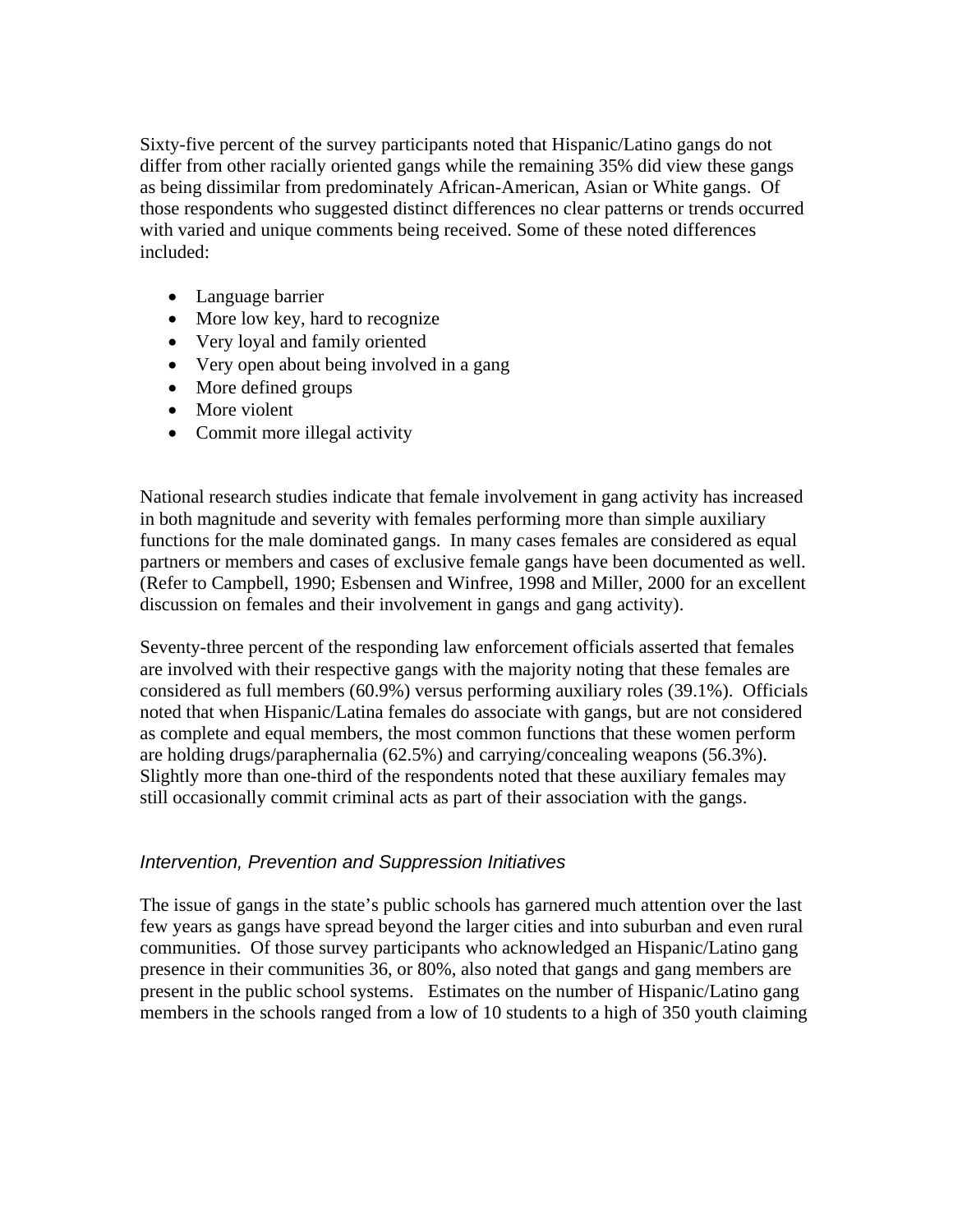gang affiliations. The average number of Hispanic/Latino gang members, in the public school systems, was 80 per each local education authority.

Approximately the same number of respondents  $(N=35, 79.5%)$  noted that local School Resource Officers (SROs) are actively working to identify gang members and gang activity within the public schools. Table 2 depicts the methods and strategies which are being used by these SROs for both identifying gang members and for addressing and managing the issue. The two most common approaches were coordinating and sharing information with other local law enforcement agencies (67.5%) and providing gang awareness and identification information to teachers, parents and students (55.0%). Enforcing school dress codes to alleviate gang related apparel was also fairly common and was reported as one strategy by 45 percent of those who recognize gang members and gang activities within the schools.

#### Table 2

 $\overline{a}$ 

| Strategy                                                      | Number Using   | Percent |
|---------------------------------------------------------------|----------------|---------|
| Consult with local                                            |                |         |
| law enforcement                                               | 27             | 67.5%   |
| Provide gang information to<br>teachers, parents and students | 22             | 55.0%   |
|                                                               |                |         |
| Enforcing dress codes                                         | 18             | 45.0%   |
| Defining gang related violations                              | 14             | 35.0%   |
| Support groups                                                | 6              | 15.0%   |
| Enforcing punishment policy<br>for gang-related behavior      | $\overline{4}$ | 10.0%   |
| Targeting gang members for<br>alternative education           | 6              | 15.0%   |

SRO Practices for Identifying Gang Members and for Addressing the Gang Issue

Note: Survey respondents were encouraged to select all strategies which are used within their schools, thus percentages do not equal 100.

 $2$  Note: Respondents were asked to estimate the total number of gang members in the local schools not the number per school. Consequently, the data reflect the average number per district as opposed to the number in each school.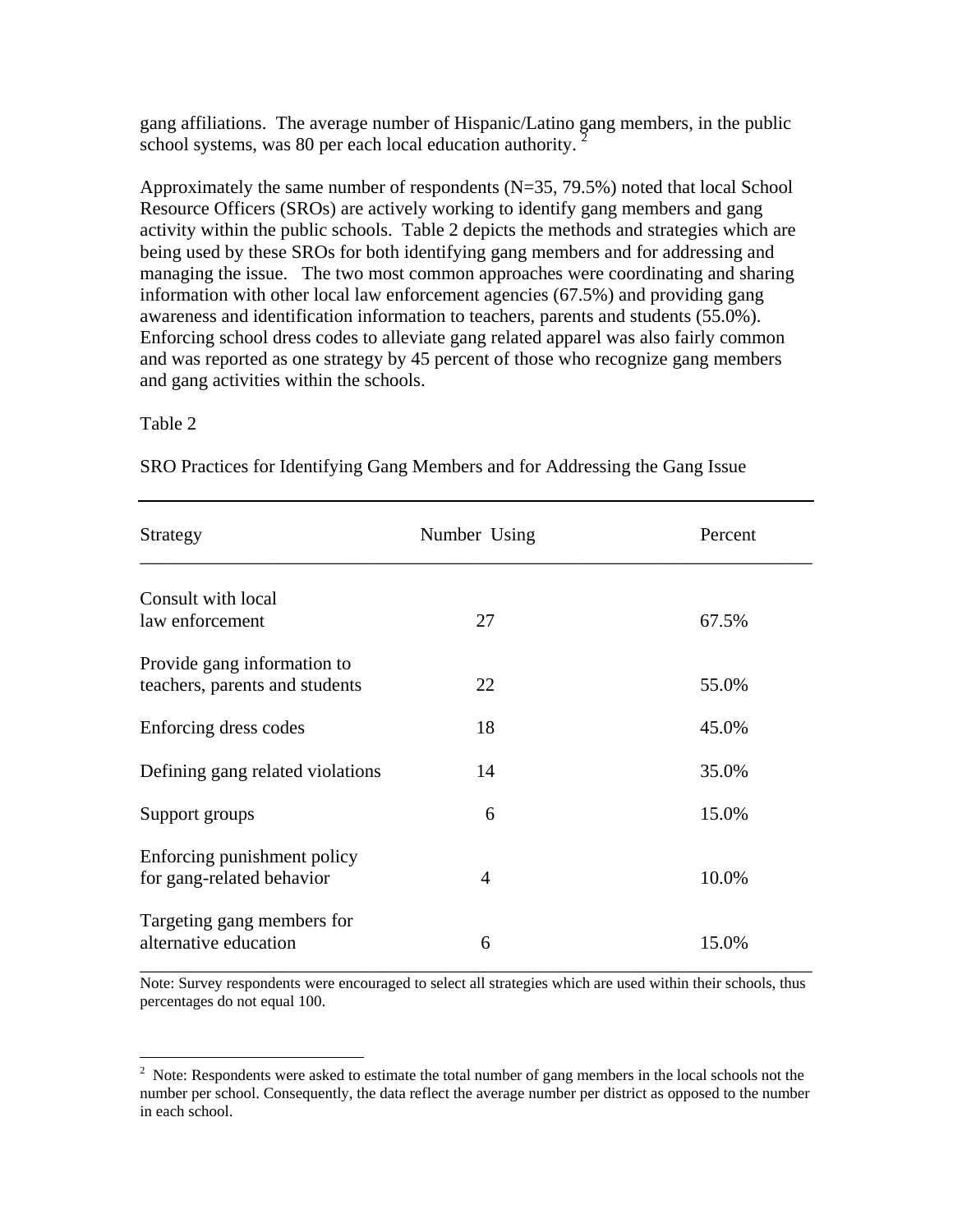Unlike other gangs the Hispanic/Latino gangs in North Carolina do not appear to be using information systems technology, such as the Internet and e-mail, as a means of planning, facilitating, or discussing criminal activity. Only 13.8 % of the respondents stated that these gangs communicated through technological means.

Commenting on the general Hispanic/Latino communities across the state 31, or 73.8%, of the participants, who reported an Hispanic/Latino gang presence, felt that there was a significant divide within their communities where Hispanic/Latino residents were disconnected from the general community and its activities. Slightly more than half noted that their agencies were not prepared to deal with the unique cultural differences of the Hispanic/Latino community nor were they adequately equipped to understand how these cultural factors affect, and influence, both gang and non-gang youth (57.4%).

Almost all of the law enforcement agencies represented in the study do not currently have any specific programs or initiatives which solely address Hispanic/Latino gangs (89.6%). However, these agencies have developed and implemented a variety of intervention, prevention and suppression methods and programs to more effectively manage and address the general gang presence in their communities (Refer to Table 3).

\_\_\_\_\_\_\_\_\_\_\_\_\_\_\_\_\_\_\_\_\_\_\_\_\_\_\_\_\_\_\_\_\_\_\_\_\_\_\_\_\_\_\_\_\_\_\_\_\_\_\_\_\_\_\_\_\_\_\_\_\_\_\_\_\_\_\_\_\_\_\_\_

#### Table 3

| Strategy                        | Number Using   | Percent |
|---------------------------------|----------------|---------|
| <b>School Resource Officers</b> | 32             | 72.7%   |
| Creating gang database          | 21             | 47.7%   |
| Specialized gang officer        | 19             | 43.2%   |
| Community policing              | 19             | 43.2%   |
| Establishment of gang unit      | 15             | 31.3%   |
| After-school programs           | 9              | 20.5%   |
| Nuisance abatement              | $\overline{4}$ | 9.1%    |
| Enforcement of loitering laws   | $\overline{4}$ | 9.1%    |
| Curfew enforcement              | 3              | 6.8%    |

Reported Gang Intervention, Prevention and Suppression Strategies

Note: Survey respondents were encouraged to select all strategies which are used within their communities, thus percentages do not equal 100.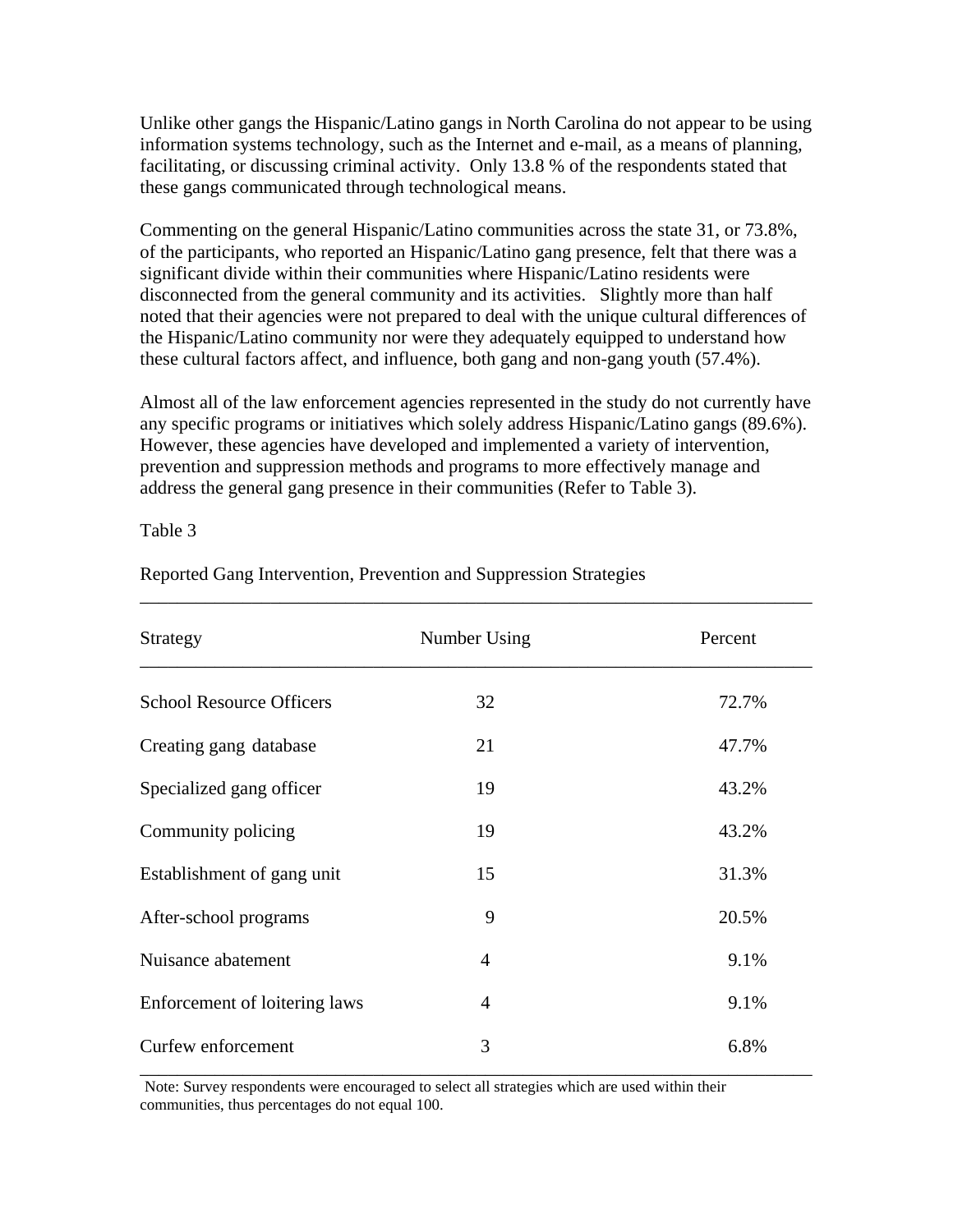The use of SROs and automated gang information management systems were used by 72.7% of the respondents and 47.7% respectively. Having a specialized gang officer and community policing strategies were also common with just under one-half reporting their use. Fifteen agencies currently have detailed gang units (31.3%) of which three were formed prior to 2001 with the oldest unit being in existence since 1993. The number of officers assigned to these units ranged from 2 to 30 with a sample average of 4.4 officers per unit. Only one respondent felt that their gang unit was large enough with the remaining respondents sensing a need for more personnel. Likewise, only one unit required that the officers be fluent in Spanish.

#### *Nationally Affiliated versus Local Hispanic/Latino Gangs*

Inconsistencies exist in the academic literature surrounding the extent to which gangs are local entities, with no documented networks or connections to other gangs beyond their respective cities or counties, or possess strong links or ties to other national gangs (Valdez, 2000; Starbuck, Howell and Lindquist, 2001). Confounding this is mixed debate over the extent of gang migration as well as the notion of "super gangs" or nationally syndicated gangs who operate as essentially organized crime groups engaged in national, and often transnational, continuing criminal enterprises.

As part of the research study respondents were asked to identify the affiliation status of the gangs in their communities; i.e. do the gangs have national affiliations and connections or do they retain, and exercise influence, solely within the local jurisdiction. The following section will delineate how North Carolina's Hispanic/Latino gangs are viewed within this contextual framework and test various assumptions surrounding the perceived differences between nationally affiliated gangs compared to local gangs. Specifically, these groups will be compared on membership size, visibility in the community, actual violence, and territoriality, the extent of involvement in drug-related activities and the extent to which they are profit driven or motivated. Comparisons will also be drawn on gang mobility and the types of criminal activities these gangs commit. Comparisons will be made within both national and local gangs as well as between those gangs with national affiliations and those gangs with no such association.

A total of 118 Hispanic/Latino gangs were reported of which 91 were reputed to be nationally affiliated with, or have connections to, similar gangs outside of the respondents' respective counties and beyond state boundaries<sup>3</sup>. Twenty-three gangs were considered local with no known documented associations or connections to any other gangs either outside of the county or on the national level.<sup>4</sup> A total of at least  $3,420$  gang members were identified of which 276 were female members (8.1%).

 $\overline{a}$ 

 $3$  Note: Caution should be exercised when drawing extrapolations or conclusions on the number of reported gangs and gang members since not all agencies were randomly sampled, some agencies did not respond to the survey and some respondents were not capable of providing membership estimates. These numbers should be interpreted as representing the **minimum** number of gangs and gang members. 4

<sup>&</sup>lt;sup>4</sup> Note: An affiliation status was not known for the four remaining gangs thus the data were excluded from further analyses.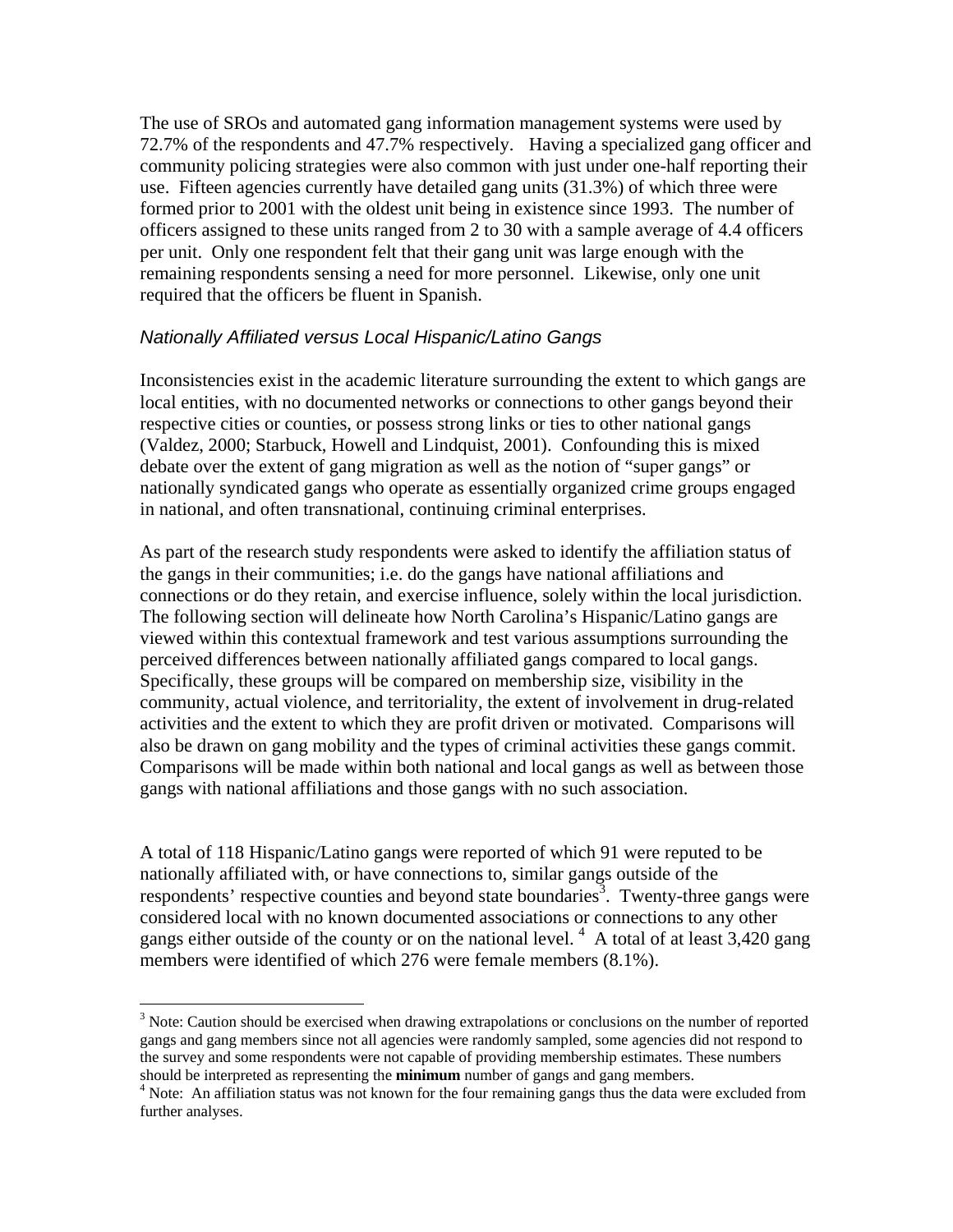As Figure 2 reveals these gangs are located in at least 30 different counties stretching from as far west as Henderson and Polk Counties to the eastern most counties of Beaufort and Craven. Geographically Hispanic/Latino gangs were reported in seven Mountain region counties, nine Piedmont counties and 14 Coastal counties as defined as those counties west of the Durham, Lee and Hoke County boundaries. The greatest number of gangs were reported in Wake County (N=11), Durham County (N=9) and Rowan County  $(N=9)$ .

#### **Figure 2**

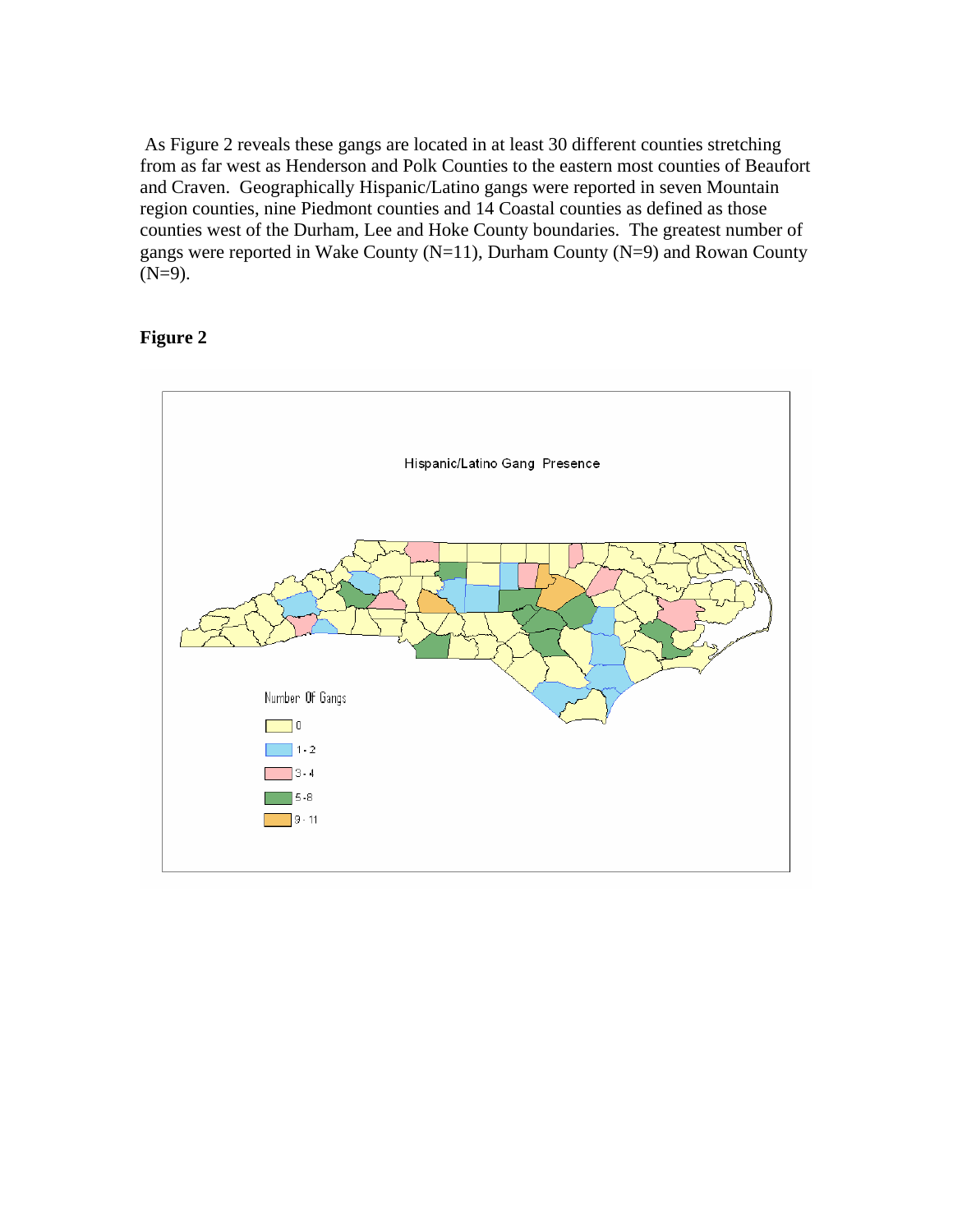Table 4 provides data on the most prevalently reported Hispanic/Latino gangs. Surenos, or Sur-13, was the most prevalent gang with distinct gangs being identified in 23 different counties and consisting of at least 1,855 reported gang members. Twenty-two (95.7%) of these gangs were described as possessing national ties to other Sur-13 gangs across the country with one gang's affiliation status being unknown. Mara Salvatrucha, or MS-13, gangs were reported to exist in at least 18 counties with a minimum number of 430 members being recognized. All of these gangs were reputed to have national affiliations or connections to other MS-13 sets. Data on the Vatos Locos gangs also indicates known national ties for 16 of these gangs with 10 of the Latin Kings groups having similar ties beyond the county boundaries. Each of the reported Mexican Mafia gangs and five of the 18<sup>th</sup> Street sets were described as national in scope. Of the most prevalent gangs identified, and listed in the table, only the Brown Pride gangs did not possess national affiliations and were described as local gangs whose activities did not transcend county or state lines.

#### Table 4

| Name                          | Number<br>of counties | Minimum<br>total number of<br>members | Mean size |
|-------------------------------|-----------------------|---------------------------------------|-----------|
| Surenos (Sur-13)              | 23                    | 1,855                                 | 123.7     |
| Mara Salvatrucha<br>$(MS-13)$ | 18                    | 430                                   | 33.1      |
| Vatos Locos                   | 16                    | 361                                   | 36.1      |
| Latin Kings                   | 11                    | 72                                    | 14.4      |
| Mexican Mafia                 | 8                     | 162                                   | 40.5      |
| 18 <sup>th</sup> Street       | 6                     | 93                                    | 31.0      |
| <b>Brown Pride</b>            | $\overline{4}$        | 25                                    | 25.0      |

\_\_\_\_\_\_\_\_\_\_\_\_\_\_\_\_\_\_\_\_\_\_\_\_\_\_\_\_\_\_\_\_\_\_\_\_\_\_\_\_\_\_\_\_\_\_\_\_\_\_\_\_\_\_\_\_\_\_\_\_\_\_\_\_\_\_\_\_\_\_\_\_

Most Prevalent Hispanic/Latino Gangs by Membership Size

Note: Not all respondents were capable of providing data on the number of members thus the number of gangs reported in the counties was not necessarily used as the denominator when calculating the mean size.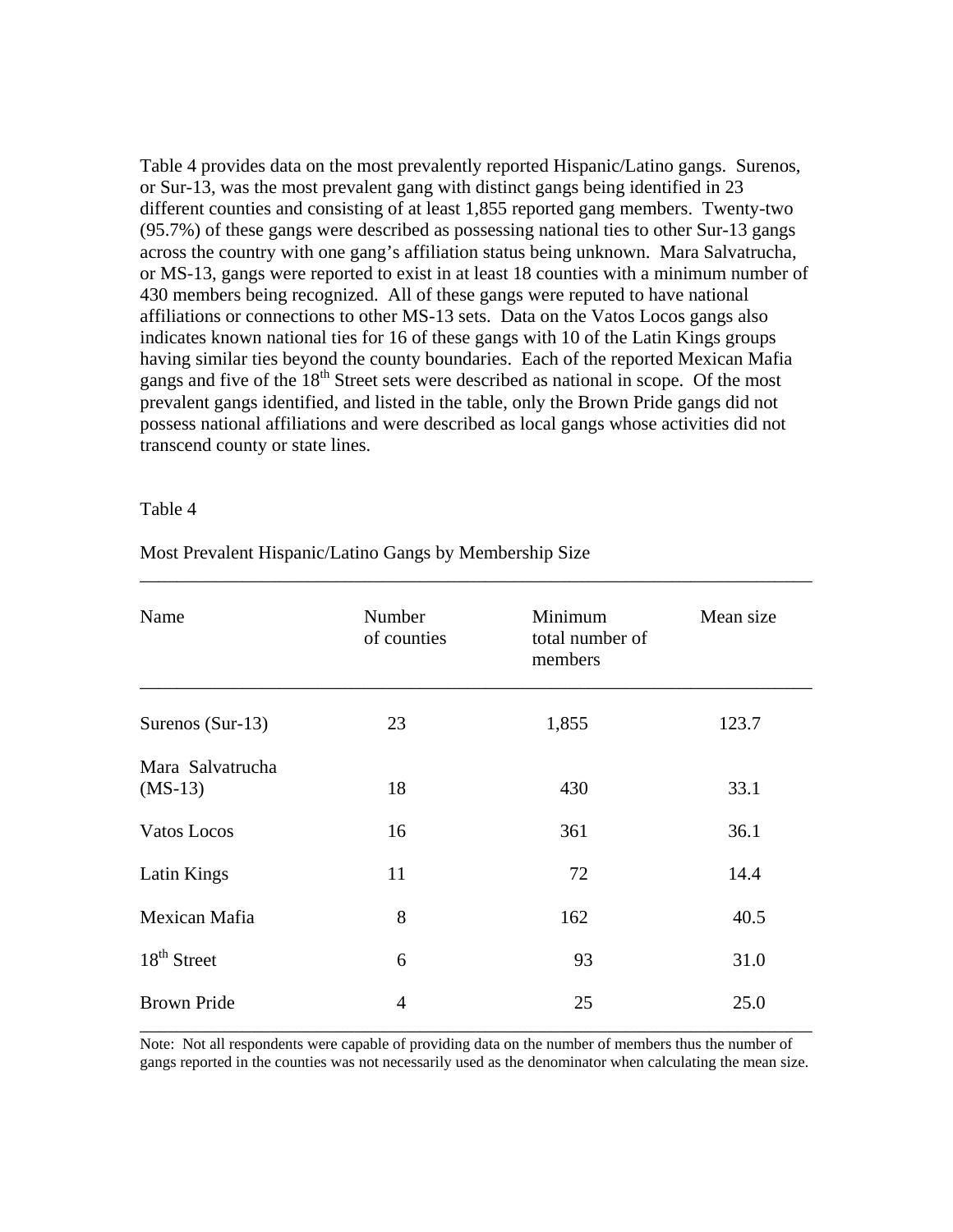Survey respondents were asked to rank each of the gangs, in their respective jurisdictions, on seven different factors using a ten point Likert scale ranging from 1 to 10 with the severity or magnitude of the factor increasing in ascending order where one represented the lowest point and ten the highest<sup>5</sup>. Tables 5 and 6 present the average rank score, for the major national Hispanic/Latino gangs which were identified, on such factors as gang visibility, violence, drug involvement and gang mobility.

#### Table 5

Average Severity or Magnitude Rankings for Nationally Affiliated Hispanic/Latino Gangs

\_\_\_\_\_\_\_\_\_\_\_\_\_\_\_\_\_\_\_\_\_\_\_\_\_\_\_\_\_\_\_\_\_\_\_\_\_\_\_\_\_\_\_\_\_\_\_\_\_\_\_\_\_\_\_\_\_\_\_\_\_\_\_\_\_\_\_\_\_\_\_\_

| Gang Name          | Visibility | Level of Violence | Turf-oriented | Drug<br>Involvement |
|--------------------|------------|-------------------|---------------|---------------------|
| Surenos $(Sur-13)$ | 6.51       | 4.20              | 4.70          | 4.98                |
| Vatos Locos        | 4.44       | 3.00              | 3.71          | 4.08                |
| Latin Kings        | 3.65       | 1.95              | 3.00          | 4.14                |
| Mexican Mafia      | 3.44       | 3.75              | 2.43          | 4.71                |
| $MS-13$            | 4.50       | 4.32              | 3.00          | 5.33                |
| $18th$ Street      | 4.80       | 2.30              | 3.60          | 3.25                |
| Group Average      | 4.85       | 3.52              | 3.60          | 4.69                |

The average rank score for gang visibility, across the major nationally affiliated gangs, was 4.85. Significant differences were found to exist with the Sur-13 gangs being significantly more visible in the community when contrasted with the Latin Kings and the Mexican Mafia. Comparisons between the other gangs yielded no statistically significant differences; i.e. MS-13 was not significantly more visible than the Latin Kings who were not significantly more visible than the  $18<sup>th</sup>$  Street gangs, etc.

Based on the survey respondents' rankings the extent of violence perpetrated by the Hispanic/Latino gangs appears to be minimal at this time as indicated by an average group ranking of 3.52. The MS-13 gangs were considered to be the most violent

 $\frac{5}{5}$  Note: As a general guide for the respondents the Likert scale included four set points: 1= Not involved,

 $4=$  Somewhat involved,  $7=$  Involved and  $10=$  Extremely involved.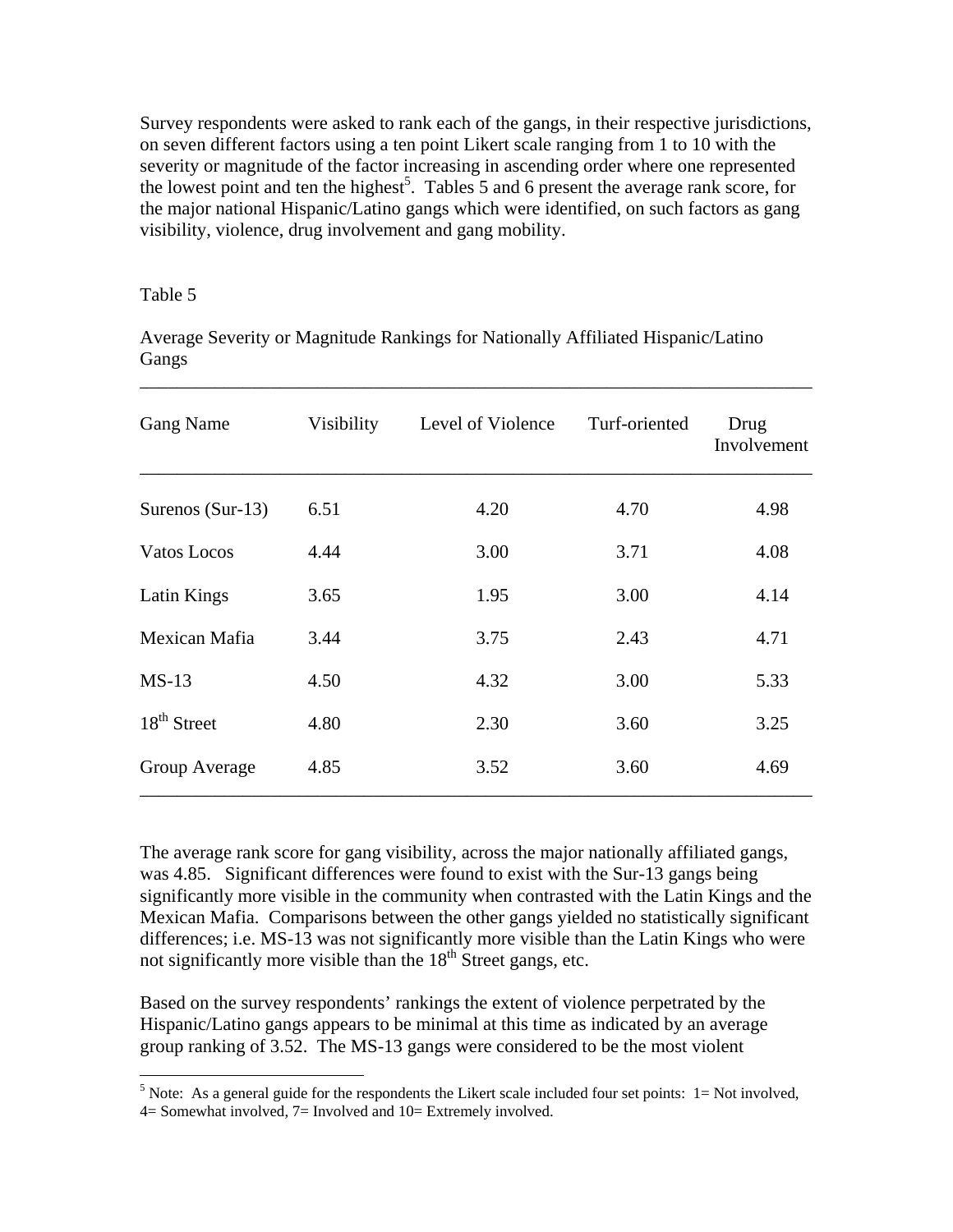$(X=4.32)$  followed by the Sur-13 gangs  $(4.20)$ . The Latin Kings were perceived to be the least violent of the nationally affiliated gangs as indicated by an average ranking of 1.95. However, no statistically significant differences were found to exist between the gangs in terms of their current level of involvement in violent offenses.

As with the violence indicator no statistically significant differences were found to exist among the nationally affiliated Hispanic/Latino gangs in terms of the extent to which they are turf-oriented. The extent to which all of the national gangs maintain and protect a territory was perceived to be relatively minimal as indicated by an average group rank score of 3.60. The Sur-13 gangs appear to be the most territorial  $(X=4.70)$  followed by the Vatos Locos gangs  $(X=3.71)$  and the 18<sup>th</sup> Street gangs  $(X=3.60)$ . The remaining gangs demonstrated less of a turf orientation as indicated by their average rankings being less than the group average.

Despite the lack of any statistically significant differences, between the gangs, all of the major nationally affiliated Hispanic/Latino gangs in North Carolina were perceived to be relatively equally involved in drug-related activities with the average rank score being 4.69. The MS-13 gangs  $(X=5.33)$  were reported to be the most drug involved followed by the Sur-13 (X=4.98) and the Mexican Mafia gangs (X=4.71). The  $18<sup>th</sup>$  Street gangs demonstrated the least amount of drug involvement and drug-related activities  $(X=3.25)$ .

#### Table 6

| <b>Gang Name</b>   | Profit motivated | <b>Extent of Organization</b> | Mobility |
|--------------------|------------------|-------------------------------|----------|
| Surenos $(Sur-13)$ | 4.82             | 5.10                          | 6.18     |
| Vatos Locos        | 3.31             | 3.27                          | 3.71     |
| Latin Kings        | 2.93             | 2.67                          | 3.63     |
| Mexican Mafia      | 5.14             | 4.29                          | 8.50     |
| $MS-13$            | 5.17             | 4.75                          | 6.56     |
| $18th$ Street      | 3.00             | 3.75                          | 5.63     |
| Group Average      | 4.35             | 4.18                          | 5.66     |

Average Severity or Magnitude Rankings for Nationally Affiliated Hispanic/Latino Gangs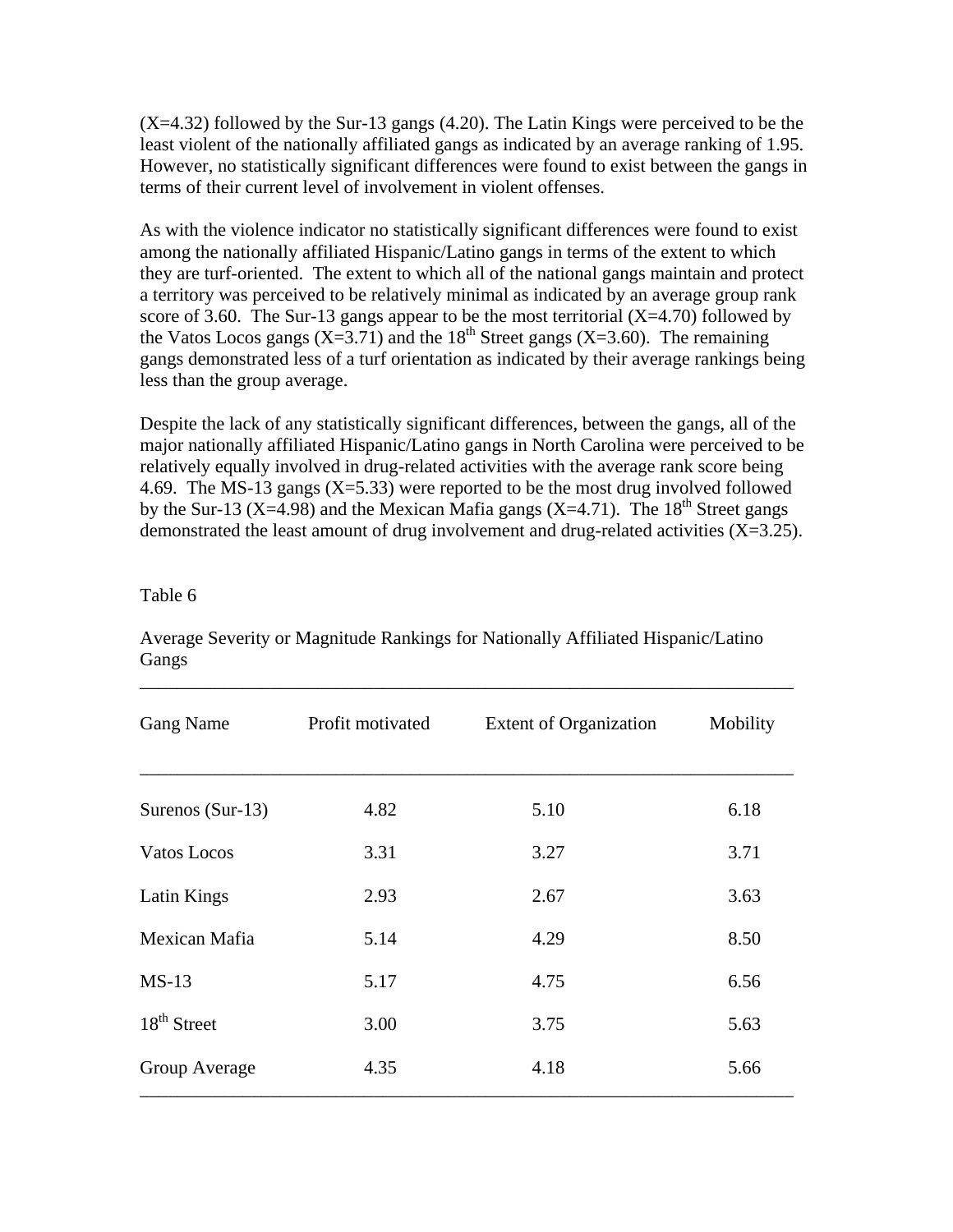No significant main effect, or differences, existed among the gangs in terms of the extent to which they are profit driven or motivated. The MS-13 gangs  $(X=5.17)$ , the Mexican Mafia  $(X=5.14)$  and the Sur-13 gangs  $(X=4.82)$  were more profit driven as indicated by their mean rankings being higher than the average group ranking of 4.35. The Latin Kings appear to be the least profit driven  $(X=2.93)$ .

All of the nationally affiliated gangs appear to be relatively the same in terms of the extent of their organization. The Sur-13 gangs were rated as being the most extensively organized  $(X=5.10)$  followed by the MS-13 gangs  $(X=4.75)$  and the Mexican Mafia (X=4.29). The Latin King gangs and the Vatos Locos gangs were ranked as being the least extensively organized.

Significant differences were found to exist among the gangs in terms of their mobility with both the Mexican Mafia and the MS-13 gangs being significantly more mobile than the Vatos Locos gangs. As a general rule the nationally affiliated Hispanic/Latino gangs in North Carolina are somewhat mobile as indicated by an average ranking of 5.66 which is slightly higher than the midpoint of the Likert scale. The Vatos Locos gangs and the Latin Kings were reported as being the least mobile in their activities.

As part of the survey respondents were provided with a list of 30 distinct criminal offenses<sup>6</sup> and were instructed to provide the number for each of these offenses which were committed by each nationally affiliated gang within the last 30 days. Respondents were also asked to estimate the extent of each gang's criminal activity, during the prior month, as a percentage of the total crimes which were reported in their respective jurisdictions, during this period.

Respondents noted that the average nationally affiliated Hispanic/Latino gang accounted for eight percent of the total crimes which were reported in their areas during the past month. The Sur-13 gangs were reported as the most active during the 30 day period accounting for an average of 25% of the total crimes reported. Mexican Mafia gangs committed an average of five percent of the reported crimes followed by an average of two percent which was attributed to the MS-13 gangs. On the average less than one percent (.50%) of the total reported crime was attributed to the national Vatos Locos gangs.

 $\overline{a}$ 

 $6$  Note: These offenses included: the drug-related offenses of possession, production, smuggling, transporting and distributing, prostitution, murder, weapons trafficking, money laundering, felonious assault, bombings, possession of stolen property in general as well as motorcycle parts, intimidation, extortion, arson, drive-by shootings, offenses involving explosives, insurance and credit card fraud, identity theft, kidnapping, robbery, general larceny-theft, smuggling illegal aliens and other contraband, counterfeiting, vandalism/graffiti, burglary and rape/sexual assault.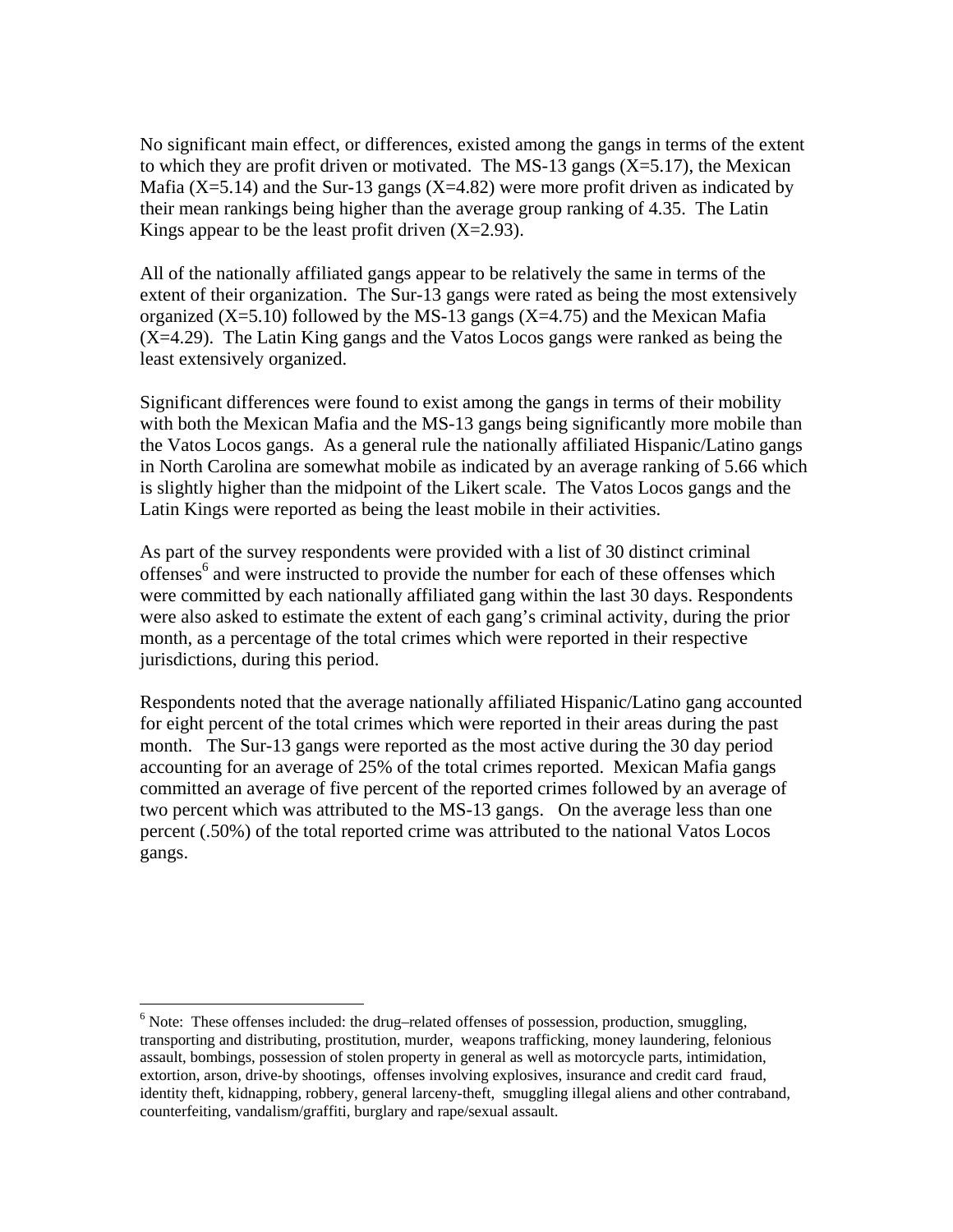|  | . . |  |
|--|-----|--|
|--|-----|--|

| <b>Gang Name</b> | All Offenses    | Drug Subscale   | Violent Subscale | <b>Property Subscale</b> |
|------------------|-----------------|-----------------|------------------|--------------------------|
| $MS-13$          | $54 (X=10.80)$  | $42 (X=10.50)$  | $1 (X=1.00)$     | $11 (X=3.67)$            |
| $Sur-13$         | $33 (X = 8.25)$ | $6(X=3.00)$     | $1 (X=1.00)$     | $26 (X=6.50)$            |
| Latin Kings      | $10 (X = 5.00)$ | $5 (X=5.00)$    | $0(X=0)$         | $5 (X=2.50)$             |
| $18th$ Street    | $5 (X=5.00)$    | $0(X=0)$        | $0(X=0)$         | $5 (X=5.00)$             |
| Vatos Locos      | $5 (X=2.50)$    | $0 (X=0)$       | $0(X=0)$         | $5 (X=2.50)$             |
| Group            | $107 (X=7.64)$  | 53 $(X = 7.57)$ | $2 (X=1.00)$     | 52 $(X=4.33)$            |

 Number and Mean Number of Reported Offenses in Last 30 Day Period by Nationally Affiliated Gang

Note: Data were unavailable for the Mexican Mafia gangs.

The average across all offenses may not necessarily equal the sum of the subscales due to incomplete and missing data and the fact that some offenses, such as bombings or alien smuggling, were not included in any of the three subscales. Also, different denominators were used in the calculations. Given the limited number of respondents, who were able to provide reported crime data for this 30 day period, it is not advisable to derive any significant policy or programmatic conclusions based on this information.

As Table 7 demonstrates the MS-13 gangs were reported as being the most criminally active during the 30 day study period with 54 total offenses being known for an average of 10.8 offenses per gang. The Sur-13 gangs were the second most criminally active committing 33 offenses or an average of 8.25 offenses per Sur-13 gang during the 30 day period.

The MS-13 gangs were also more heavily involved in drugs during the last month  $(N=42;$  $X=10.5$ ) followed by the Latin Kings who averaged five drug offenses per group during the last 30 days. On the average the nationally affiliated Hispanic/Latino gangs committed 7.6 drug-related offenses during the 30 day period.

Violent crimes did not appear to be problematic during the last month with only the Sur-13 and MS-13 gangs committing, on the average, one violent crime each during the last month.

Property crimes were more commonplace with the Sur-13 gangs being reported as having committed 26 property-related crimes for an average of 6.5 every 30 days followed by the  $18<sup>th</sup>$  Street gangs averaging five property crimes during this last month. Across all the nationally affiliated Hispanic/Latino gangs an average of 4.33 property crimes were committed by each gang over the last month.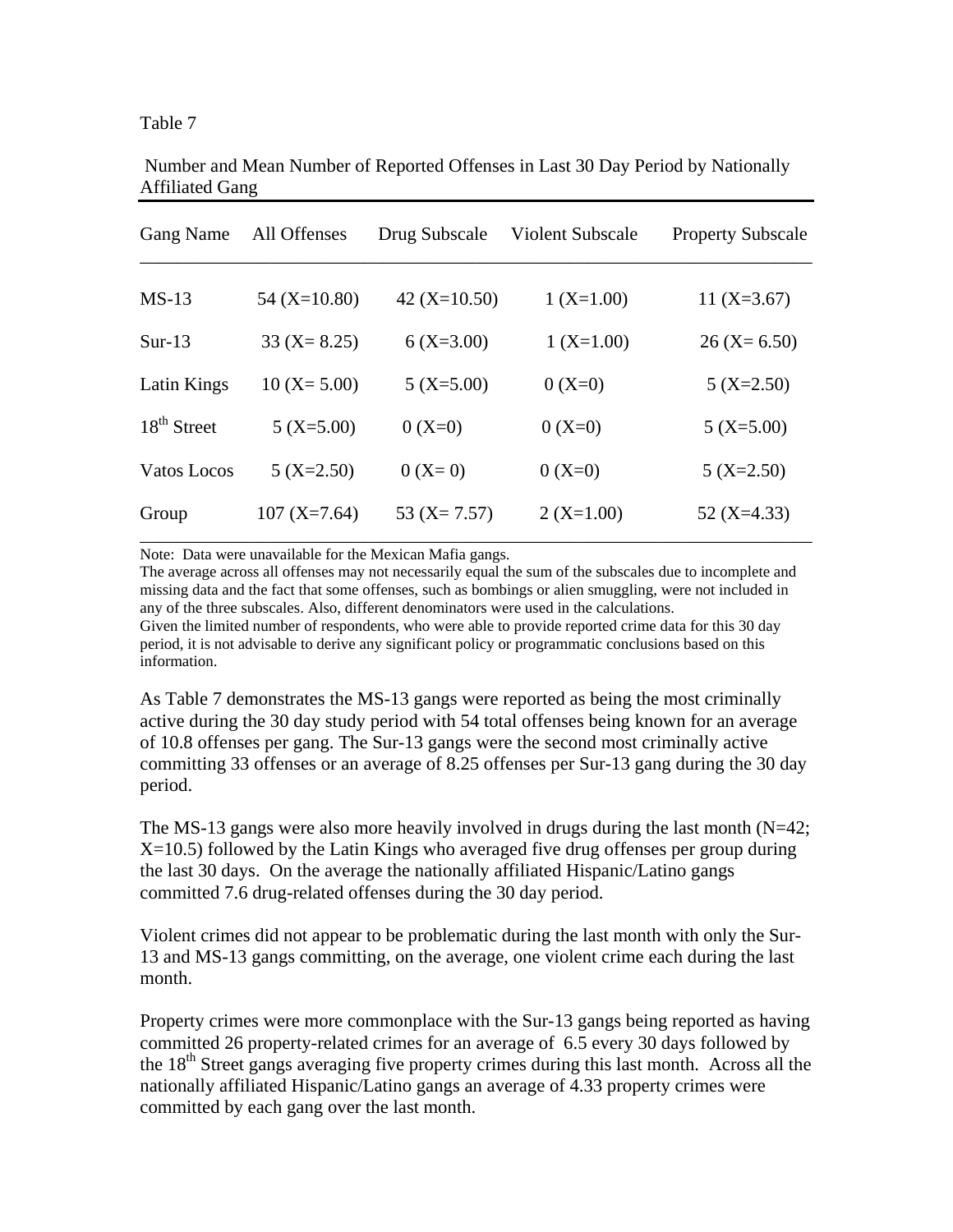A total of 23 Hispanic/Latino gangs, with no known national ties, were identified by the survey respondents with three (13%) of these gangs residing in the western portion of the state, seven (30.4%) in the eastern part of the state and the remaining 13 (56.5%) being identified by respondents in the central or Piedmont region of the state. The following section will analyze these gangs on a regional basis in an effort to ascertain if any discernible differences exist between these local Hispanic/Latino gangs.

As with the nationally affiliated Hispanic/Latino gangs survey participants were asked to rank each of the local gangs on the same seven factors, and using a similar ten point Likert scale, as previously discussed. Figures 3 and 4 depict the mean, or average, rankings for the local Hispanic/Latino gangs by region of the state.



**Figure 3 Average Severity or Magnitude Rankings of Local Gangs by Region** 

The Hispanic/Latino gangs in the central region of the state  $(X=6.08)$  were reported as being significantly more visible when contrasted to the gangs in the western portion of the state  $(X=1.0)$ . These central gangs were also reported as being slightly more visible than the Hispanic/Latino gangs in the eastern region  $(X=5.40)$ . Irrespective of region the local Hispanic/Latino gangs were reported as having an average visibility ranking of 5.2, indicative of a middle range level of visibility in the community.

No statistically significant differences were found to exist in terms of the magnitude or perceived severity of the gangs' levels of violence. The Hispanic/Latino gangs in Central North Carolina were reported to be slightly more violent  $(X=3.78)$  than their eastern counterparts  $(X=3.75)$  and almost twice as violent as the western gangs  $(X=2.0)$ . Overall, the local gangs were reported as having an average violence ranking of 3.4 placing them between non-violent and somewhat violent as an aggregate group.

As Figure 3 depicts the eastern Hispanic/Latino gangs had the greatest turf-orientation  $(X=5.5)$  followed by the gangs in the central part of the state  $(X=4.33)$ . The Hispanic/Latino gangs in the mountains were less turf-oriented  $(X=3.0)$  as their perceived territoriality was less than the average ranking across all the groups  $(X=4.4)$ .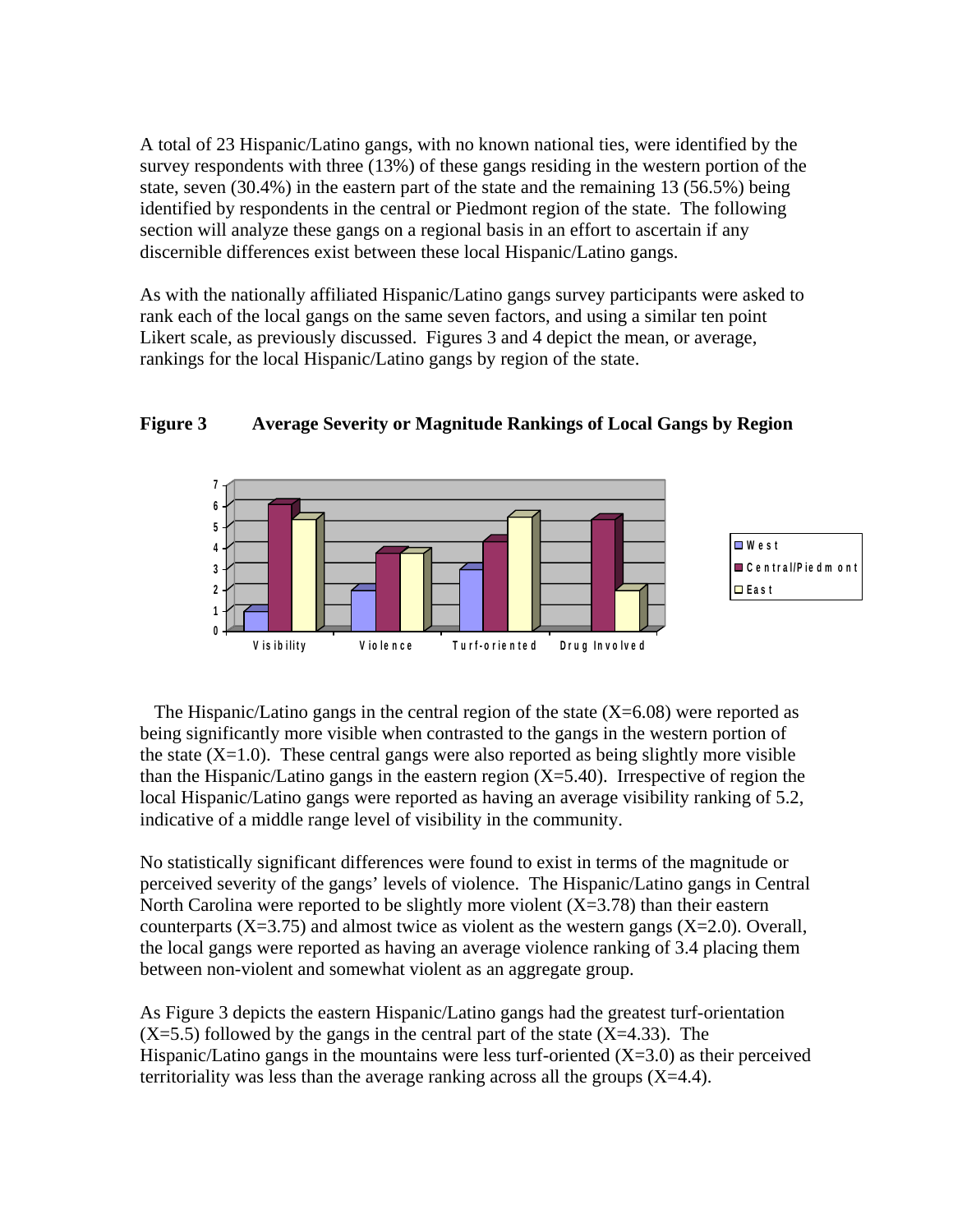Data for the local western gangs' involvement in drug-related activities was not available; however the centrally located Hispanic/Latino gangs were rated as being substantially more involved with drugs  $(X=5.38)$  when contrasted with the eastern gangs  $(X=2.0)$ .



#### **Figure 4 Average Severity or Magnitude Rankings of Local Gangs by Region**

Table 4 documents the extent to which the local Hispanic/Latino gangs are profitoriented, the extent of the gangs' organization as well as their perceived mobility. The gangs located in the central part of the state demonstrated the greatest profit-orientation with an average rank score of 5.29. Eastern gangs were less financially motivated as indicated by an average rank score of 2.50.

The Hispanic/Latino gangs in the central portion of North Carolina were perceived to be the most extensively organized  $(X=3.57)$  followed by those gangs in the east  $(X=2.0)$ . The westernmost Hispanic/Latino gangs were seen as being the least organized  $(X=1.67)$ . Both western and eastern Hispanic/Latino gangs were seen as being less organized with their respective average organization ratings falling below the group average of 2.83.

While mobility data were not provided for the western gangs mobility ratings for the Hispanic/Latino gangs in the central Piedmont region  $(X=5.60)$  were slightly higher than the average mobility rating for the gangs located in the eastern part of the state( $X=3.67$ ).

Comparisons between the nationally affiliated, and the local, Hispanic/Latino gangs reveal that the nationally affiliated gangs have a substantially larger average membership with the national gangs averaging 57.4 recognized members contrasted with the local gang's average membership of 34.5 members.

Tables 8 and 9 present the data for comparisons between the local and nationally affiliated gangs on the seven previously discussed gang attributes. Only one statistically significant difference was found to exist between the nationally affiliated gangs and the local Hispanic/Latino gangs with the national gangs being significantly more organized as indicated by an average rank score of 4.19 versus an average rating of 2.83 for the local gangs.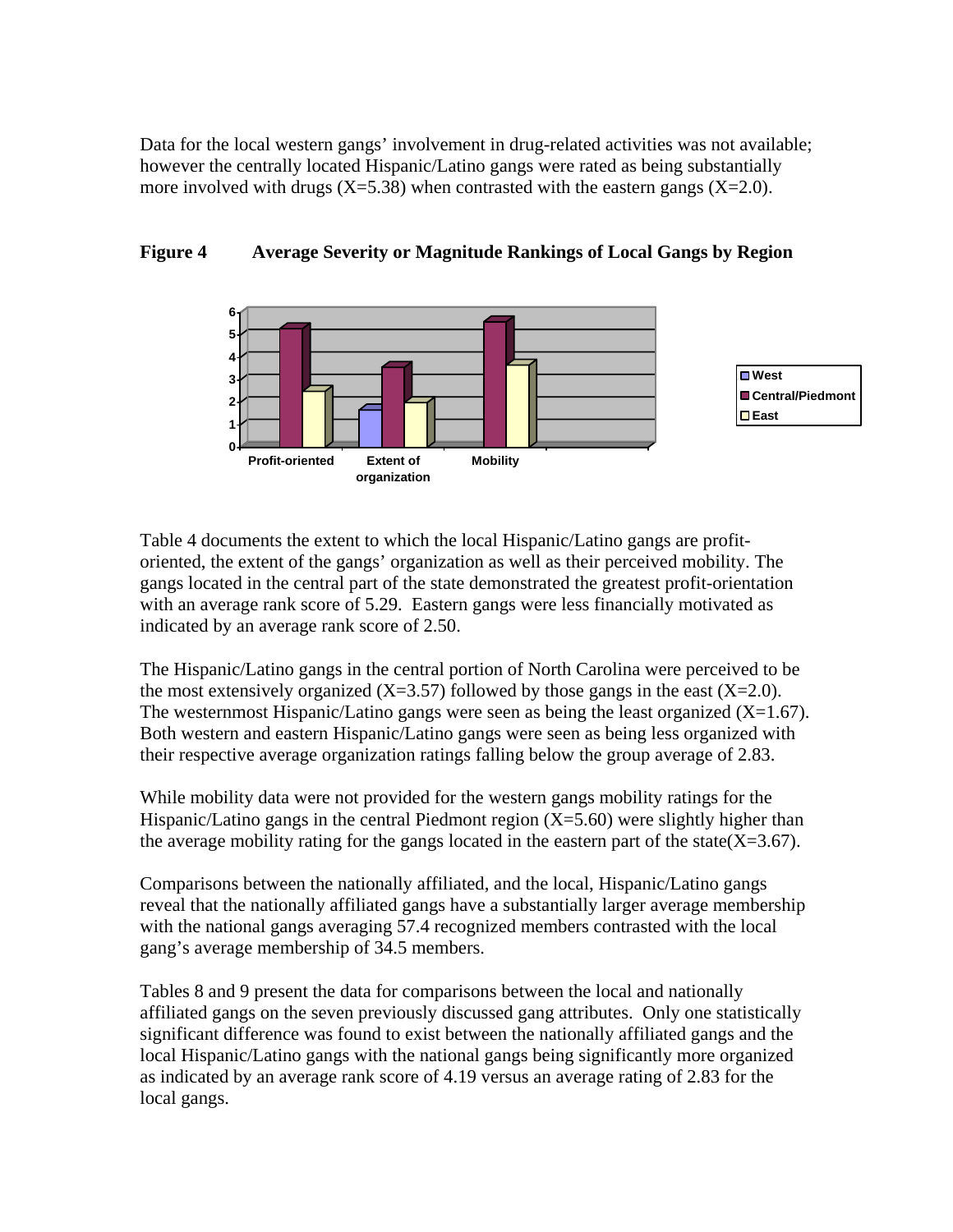#### Table 8

#### Average Severity or Magnitude Rankings for Nationally Affiliated Hispanic/Latino Gangs Compared to Local Hispanic/Latino Gangs

| Gang Type                | Visibility | Level of Violence | Turf-oriented | Drug<br>Involvement |
|--------------------------|------------|-------------------|---------------|---------------------|
| Nationally<br>Affiliated | 4.96       | 3.71              | 3.61          | 4.55                |
| Local                    | 5.15       | 3.44              | 4.38          | 4.70                |

\_\_\_\_\_\_\_\_\_\_\_\_\_\_\_\_\_\_\_\_\_\_\_\_\_\_\_\_\_\_\_\_\_\_\_\_\_\_\_\_\_\_\_\_\_\_\_\_\_\_\_\_\_\_\_\_\_\_\_\_\_\_\_\_\_\_\_\_\_\_\_\_

#### Table 9

Average Severity or Magnitude Rankings for Nationally Affiliated Hispanic/Latino Gangs Compared to Local Gangs

| Gang Type                | Profit motivated | <b>Extent of Organization</b> | Mobility |
|--------------------------|------------------|-------------------------------|----------|
| Nationally<br>Affiliated | 4.22             | 4.19                          | 5.76     |
| Local                    | 4.67             | 2.83                          | 4.88     |

\_\_\_\_\_\_\_\_\_\_\_\_\_\_\_\_\_\_\_\_\_\_\_\_\_\_\_\_\_\_\_\_\_\_\_\_\_\_\_\_\_\_\_\_\_\_\_\_\_\_\_\_\_\_\_\_\_\_\_\_\_\_\_\_\_\_\_\_\_\_\_\_

While not approaching statistical significance the local gangs were reported as being slightly more visible in the community and more turf-oriented when contrasted with the nationally affiliated Hispanic/Latino gangs. These gangs were also rated as being slightly more involved with drug-related activities and consequently slightly more profit-oriented or financially driven. The nationally affiliated gangs were viewed as being moderately more mobile and slightly more violent than the local Hispanic/Latino gangs.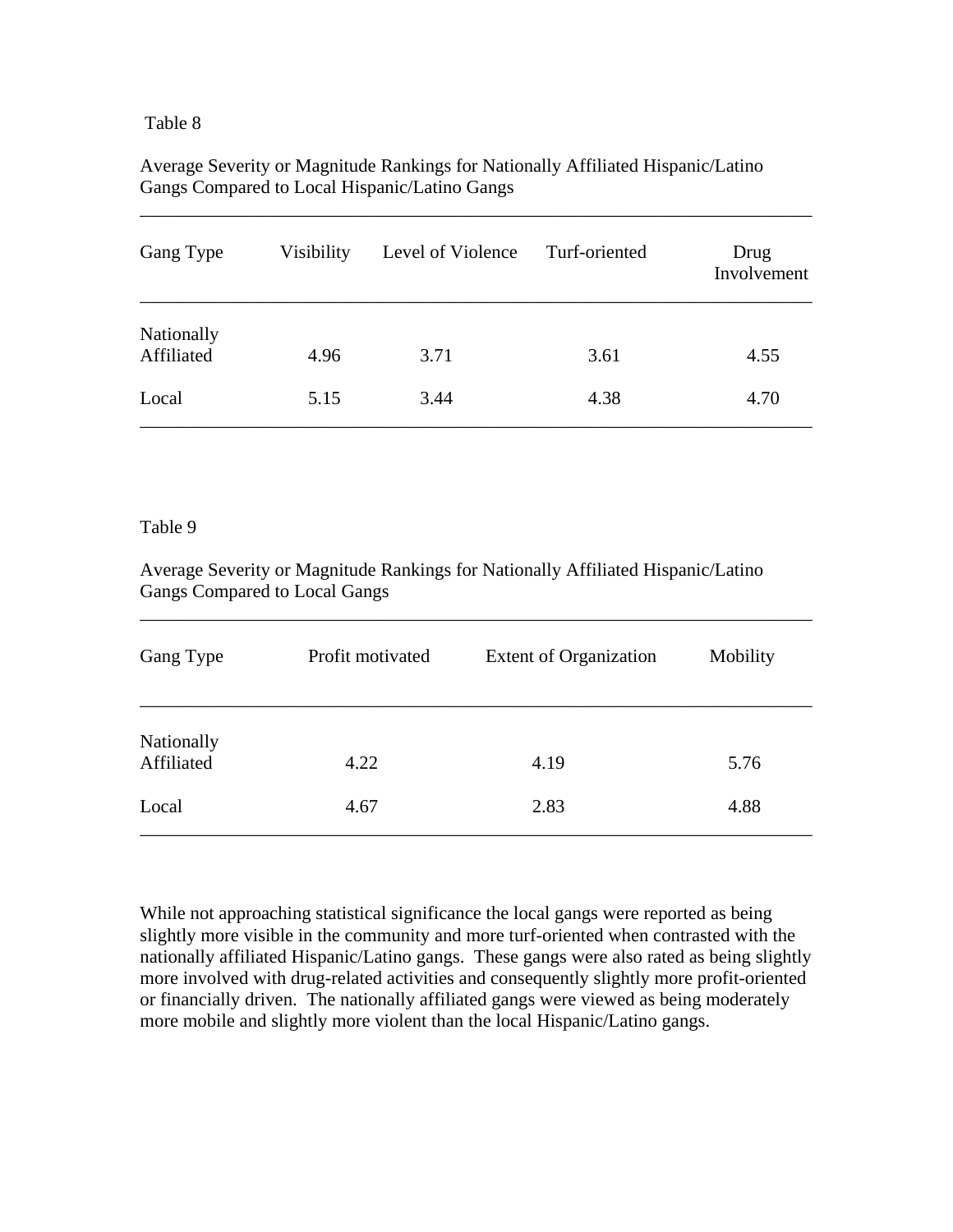Table 10

Number and Mean Number of Reported Offenses in Last 30 Day Period by Affiliation **Status** 

| Gang Type                | All Offenses   | Drug Subscale | <b>Violent Subscale</b> | <b>Property Subscale</b> |
|--------------------------|----------------|---------------|-------------------------|--------------------------|
| Nationally<br>Affiliated | $118 (X=5.90)$ | 53 $(X=7.57)$ | $4(X=1.00)$             | 61 $(X=3.59)$            |
| Local                    | $5 (X=1.25)$   | N/A           | $1 (X=1.00)$            | $4(X=1.00)$              |
| All Gangs                | $123 (X=5.13)$ | N/A           | $5 (X=1.00)$            | $65 (X=3.10)$            |

Note: Given the limited number of respondents, who were able to provide reported crime data for this 30 day period, it is not advisable to derive any significant policy or programmatic conclusions based on this information.

Based upon a relatively small group of responses the nationally affiliated Hispanic/Latino gangs were significantly more criminally active, during the last month, averaging 5.90 offenses during this period compared to an average of 1.25 for the local gangs. The two groups did not demonstrate discernible differences in terms of the number of violent crimes committed with each group averaging one such incident during the 30 day period. Significant differences were found to exist for property-related offenses with the nationally affiliated gangs averaging 3.59, over the last month, compared to a significantly lower average of 1.00 for the local gangs.

#### *Hispanic/Latino Gangs in Urban versus Rural Counties*

The identified counties, with an Hispanic/Latino gang presence, were subdivided into an urban/rural dichotomy using the weighted mean state population density of 165.2 persons per square mile. Counties above the mean were classified as urban and those below rural. Based upon this classification a total of 82 urban Hispanic/Latino gangs (69.5%) were located in 18 (60%) of the 30 counties in which these gangs were identified. Fifty-eight of these urban gangs were purported to have national affiliations (74.4%) with 20 (25.6%) having no known national connections to other Hispanic/Latino gangs. The remaining 36 (30.5%) gangs were classified as rural as the 12 counties (40%) in which they were located had population densities less than the state average. Thirty-three of these rural gangs had reported national ties (91.7%) and three (8.3%) did not.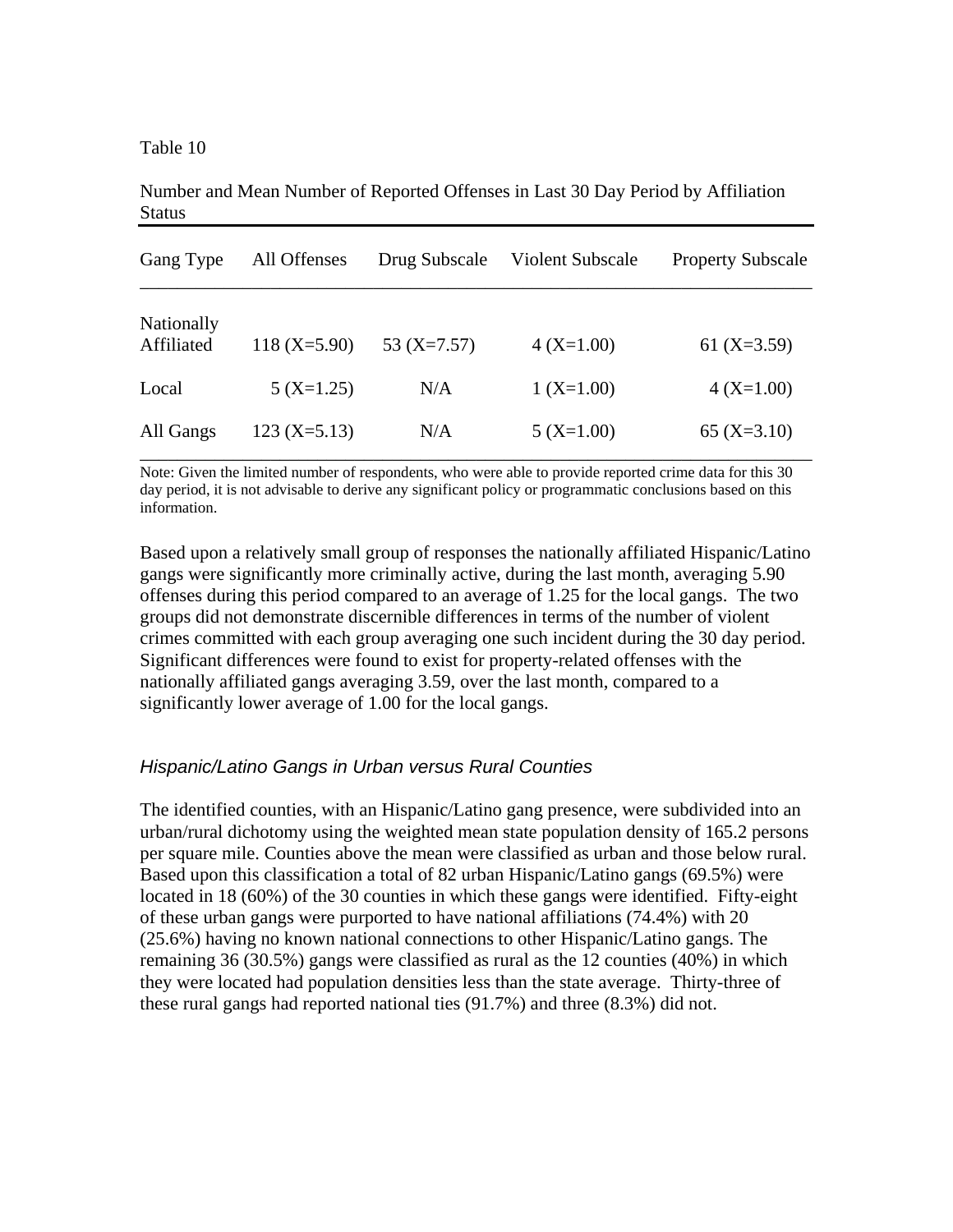Not surprisingly, the urban gangs were larger in size averaging 60 members per gang contrasted with the smaller rural gangs whose average membership was 43.3 gang members. The number of female gang members was almost four times larger in the urban Hispanic/Latino gangs with an average of 19.9 females per gang versus 5.7 in the rural gangs.

Figure 5 presents an urban/rural comparison for the factors, or attributes, of gang visibility, violence, territoriality and the extent of drug involvement. The urban gangs were rated as being significantly more violent  $(X=3.93)$  than the rural gangs  $(X=3.04)$ and slightly, but not statistically significantly, more involved in drugs. The rural gangs were perceived to be moderately more visible  $(X=5.28)$  than the urban gangs  $(X=4.76)$ and slightly more turf-oriented  $(X=3.70)$  than their urban counterparts  $(X=3.64)$ .



**Figure 5 Average Severity or Magnitude Rankings by Urban/Rural Jurisdiction** 

Figure 6 depicts the same urban/rural comparison on the factors of profit orientation, and the extent of gang organization and mobility. No significant differences emerged suggesting that the urban and rural Hispanic/Latino gangs do not differ greatly in terms of being financially motivated (urban,  $X = 4.25$ ; rural,  $X = 4.21$ ), the extent of gang organization (urban,  $X=4.03$ ; rural,  $X=3.87$ ) nor their mobility (urban,  $X=5.81$ ; rural,  $X = 5.38$ ).



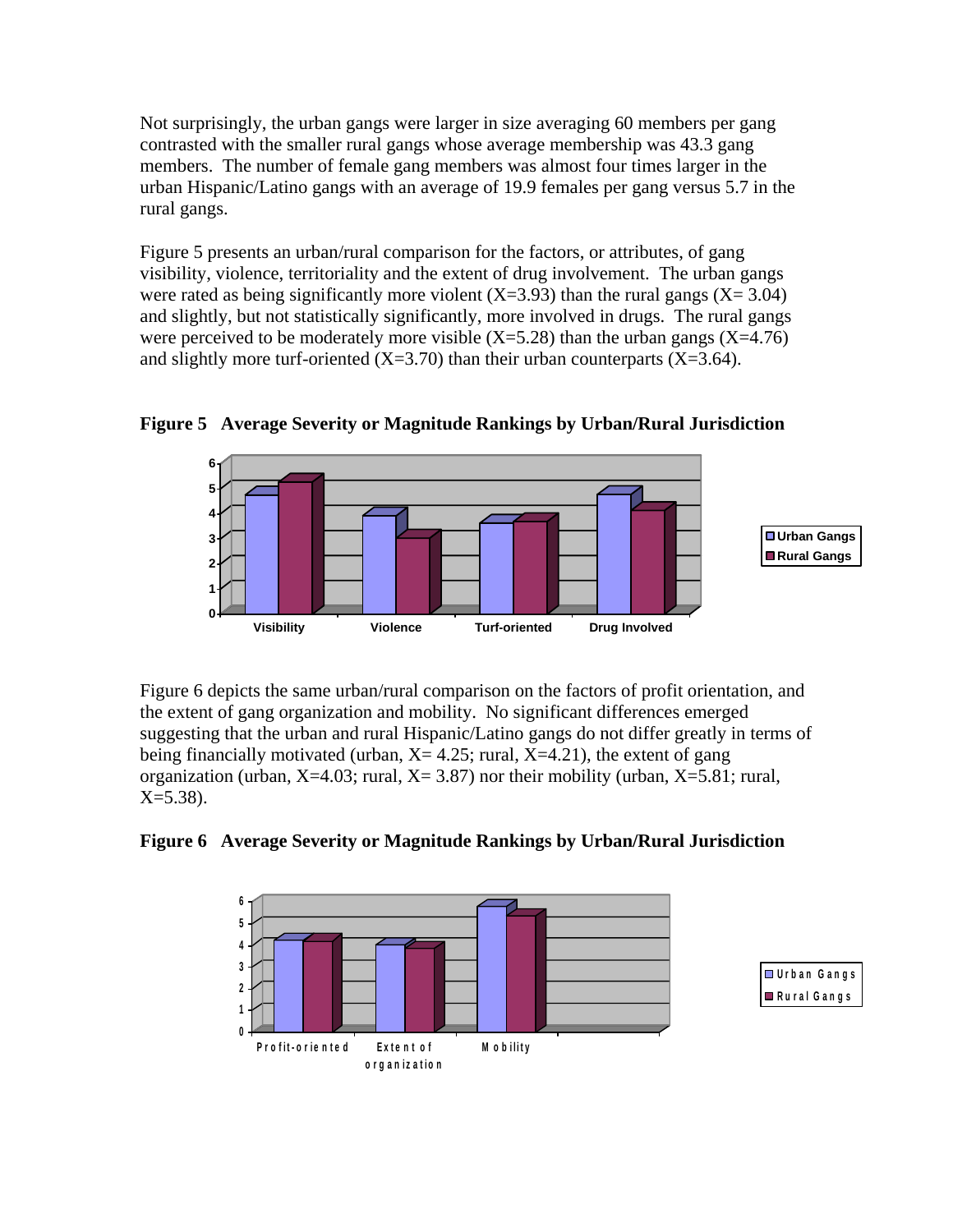Urban gangs were described as being significantly more criminally involved, over the last 30 days prior to the respondents' time of questionnaire completion, as an average of 10.9 percent of all reported crime during that period was attributable to Hispanic/Latino gangs. The percentage of reported crime in rural areas, which was attributed to Hispanic/Latino gangs, was a significantly lower one percent.

Urban Hispanic/Latino gangs averaged significantly more criminal offenses, during the last month, compared to their rural counterparts (urban,  $X=5.50$ ; rural,  $X=1.0$ ). Propertyrelated offenses were committed significantly more often, during the 30 day period, by urban gangs  $(X=3.32)$  than by the rural Hispanic/Latino gangs which averaged only one property offense during this same period. Insufficient data precluded comparisons on the average number of violent and drug-related offenses across the urban and rural gangs.

Drawing comparisons across both affiliation status and the urban/rural dichotomy produced two significant differences. The urban, national gangs committed significantly more crime during the last 30 days  $(X=6.44)$  compared to both the urban, local gangs  $(X=1.25)$  and the rural, national gangs  $(X=1.00)$ . The urban national gangs  $(X=3.93)$  also committed significantly more property crime during the 30 day period than both the local urban gangs ( $X=1.00$ ) and the nationally affiliated rural gangs ( $X=1.00$ ).

# Discussion/Policy Implications and Recommendations

The dramatic and rapid rise in the number of Hispanic and Latino/Latina individuals across the state coupled with an increasing gang presence necessitates a variety of proactive measures in order to prevent an exacerbation of gang-related criminal activity and violence. This issue becomes all the more pronounced when considering that almost half of the respondents noted that Hispanic/Latino gangs posed significant problems for their communities, nearly three-fourths felt that the Hispanic population was disconnected from the community and its activities and 90 percent of the responding agencies did not have programs aimed specifically for Hispanic/Latino gangs and gang members.

#### *Recommendation # 1*

Increase the involvement of law enforcement and human services personnel, as well as key community leaders, in culturally specific Hispanic community events in order to alleviate the disconnection or schism that exists between the non-Hispanic and Hispanic communities. Conversely, members of the Hispanic communities should be invited to attend, and participate in, general community activities.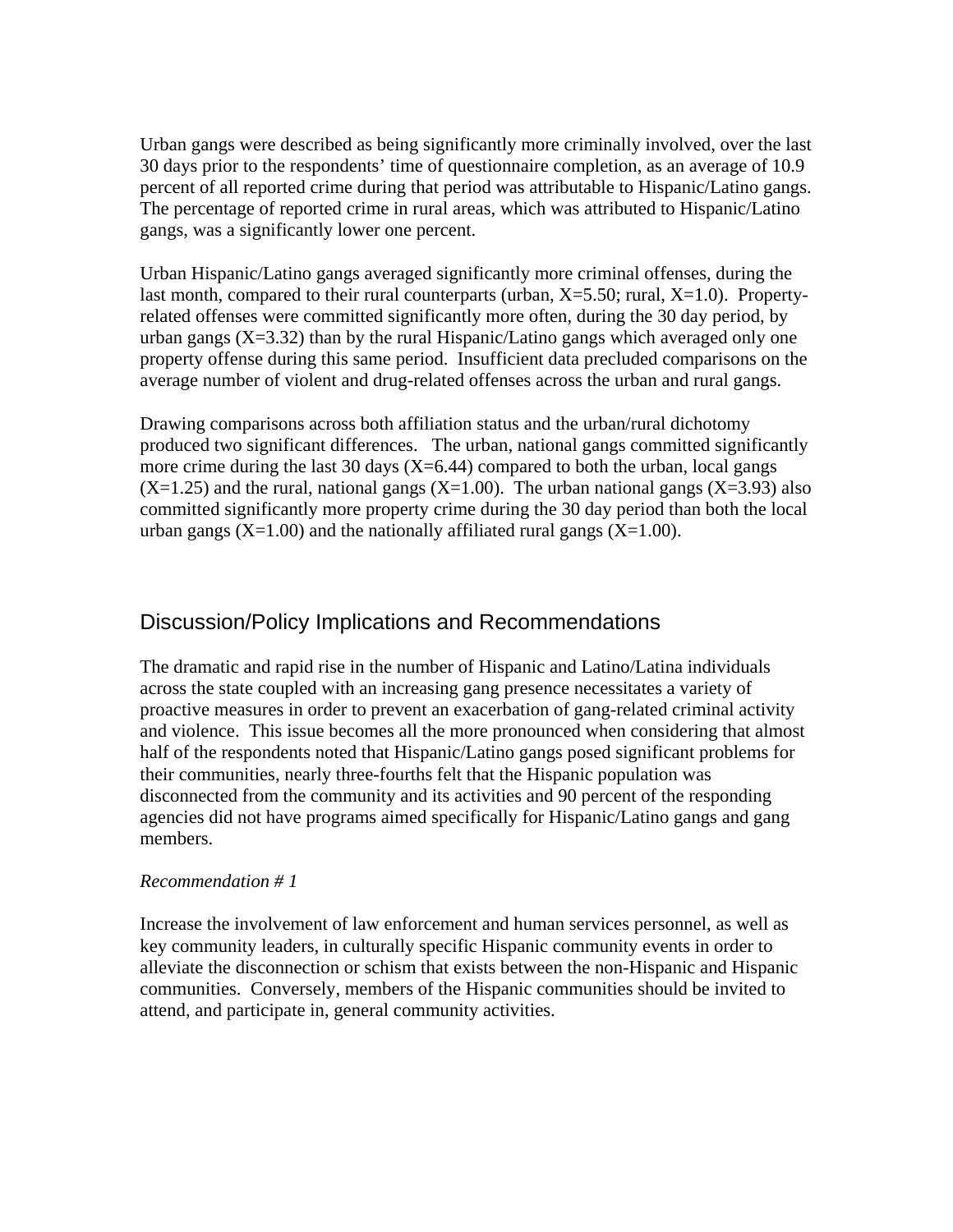#### *Recommendation # 2*

Increase and implement training programs which instruct Hispanic community members and parents on gang awareness and on how to identify early warning signs that their children may be involved in gangs and gang-related activities. Since 80% of the respondents noted the presence of gang members in the public school system the local school administrators should be included and actively involved in this training. Close to 80% of the respondents mentioned that SROs are actively engaged in identifying gang members, with nearly one-half noting that their agencies had at least one officer specializing in gangs, thus it is feasible that these officers could provide this community training for both students and parents.

#### *Recommendation # 3*

Additionally, slightly more than one-half of the respondents felt that their officers were not adequately trained on understanding the Hispanic/Latino culture and on how these cultural differences can affect the nature of Hispanic/Latino gangs. While only 35% suggested that Hispanic/Latino gangs differ from other gangs it may be important to train law enforcement on these factors nonetheless as an effective strategy for improving police-community relations within the Hispanic communities.

#### *Recommendation # 4*

Almost all of the responding law enforcement agencies do not have programs which are geared specifically to Hispanic/Latino gangs. Given the sharp increase in the number of these gangs across the state over the last five years it may be feasible to develop and implement a pilot program which is predominately aimed at the issue of Hispanic/Latino gangs. This pilot program should be evidence based and derived from prior research and evaluation which documents effective practices for gang intervention, prevention and suppression (Refer to the United States Department of Justice, Office of Juvenile Justice and Delinquency Prevention website for an excellent discussion on proven and effective gang programs). This pilot program should be community focused and data driven with members of the effected Hispanic/Latino community actively involved in program development and implementation.

#### *Recommendation # 5*

One limitation of the current study was an inability on the part of the majority of the respondents to accurately and reliably report the number of gang-related crimes, which occurred over the last month, by each individual gang. Several factors may be postulated when explaining this deficiency. It is possible that the number of reported gang crimes was low because of a true lack of criminal activity during the 30 day period in question with few violent crimes being reported due to a relatively stable period of inactivity related to gang-on-gang warfare or no current feuding or hostilities between the gangs.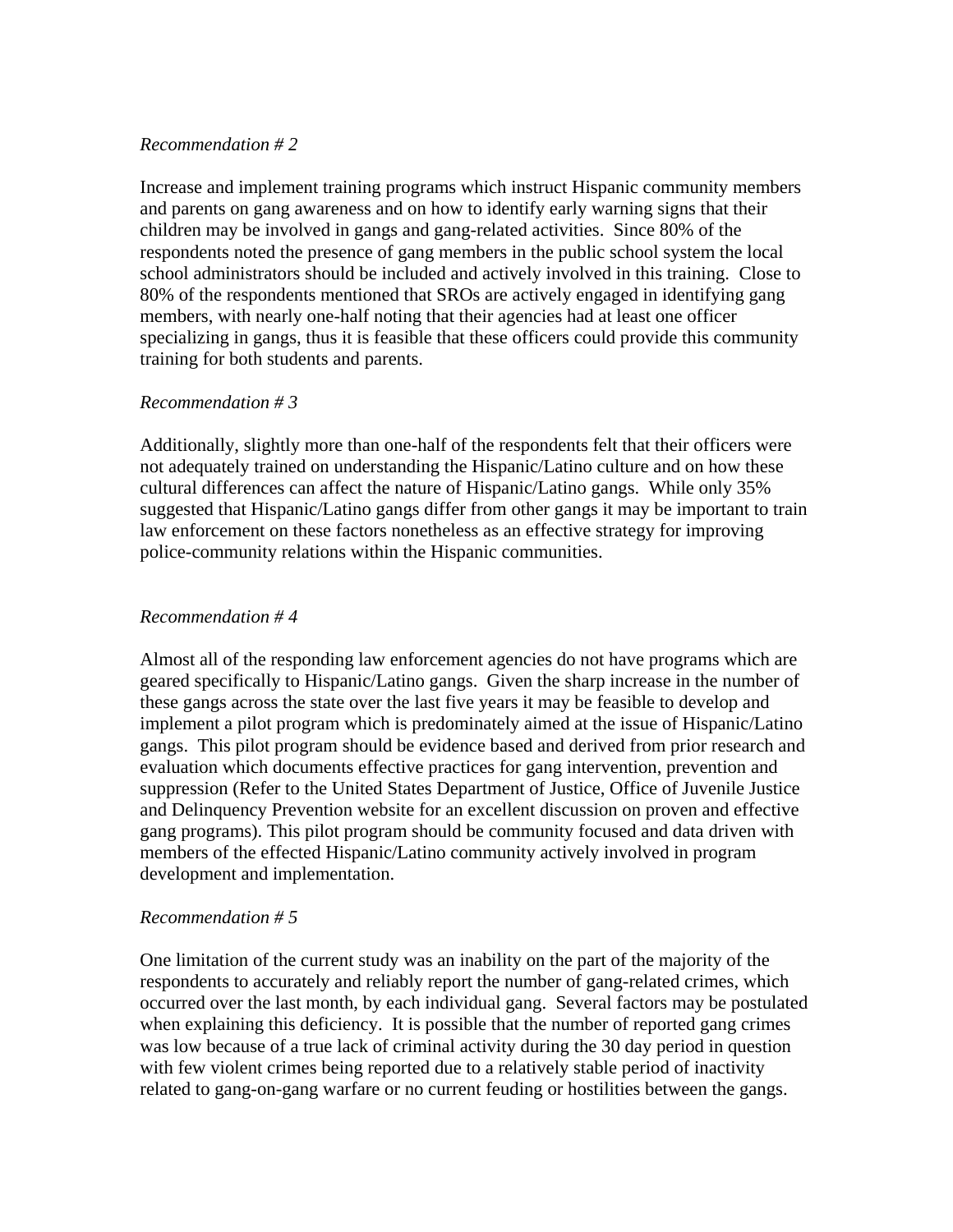Conversely, there may have been far more gang-related criminal activity than reported with only a small percentage of the true crime coming to the attention of law enforcement authorities. Many members of the Hispanic/Latino communities may have imported an inherent distrust of law enforcement, from their respective native countries, thus causing them to not report their being victimized. Also, given the retaliatory nature of gangs many individuals may have failed to report out of a fear of future reprisal by gang members (North Carolina Criminal Justice Analysis Center & Boykin, 1998).

The low number of reported crimes by Hispanic/Latino gangs, during the last month, may be indicative of an inability on the part of law enforcement officials to retrieve crime and criminal history data at such a detailed and disaggregated level. Current record keeping systems may not permit information to be sorted and analyzed for each individual gang or these systems may still be paper-based and consequently compiling information by each gang would be considerably too time intensive for responding to the survey. Despite this fact slightly less than one-half of the respondents noted that their agencies are currently using specialized gang databases thus even these systems may not permit gang specific queries.

A standardized and uniformly automated gang tracking and intelligence system should be developed and implemented which would allow for detailed crime analysis, such as reporting the number of crimes committed by individual gangs and gang members. More importantly this network would allow law enforcement from diverse agencies and regions to share gang-related information and increase their effectiveness and efficiency in addressing gang- related criminal activity. Given the fact that nearly 75% of the survey participants suggested that the Hispanic/Latino gang members in their jurisdictions migrated from other areas, the relatively high level of perceived gang mobility and the presence of numerous nationally affiliated gangs all demonstrate the imperative need for increased data sharing between both intrastate and interstate law enforcement agencies.

#### *Recommendation # 6*

Study findings indicate that numerous statistically significant differences exist between and across the nationally affiliated Hispanic/Latino gangs and the local gangs with no known national connections. Differences were also found to exist between the urban and rural gangs. Numerous other differences were found to exist despite the fact that these did not approach statistical significance.

As a general rule the nationally affiliated Hispanic/Latino gangs are somewhat visible, mobile, violent, profit-oriented and involved in drug-related activities as demonstrated by average respondent ratings of five, out of a possible scale maximum of ten, or less. The MS-13 and Sur-13 gangs were reported to be the most prevalent, most violent, most drug involved and more extensively organized.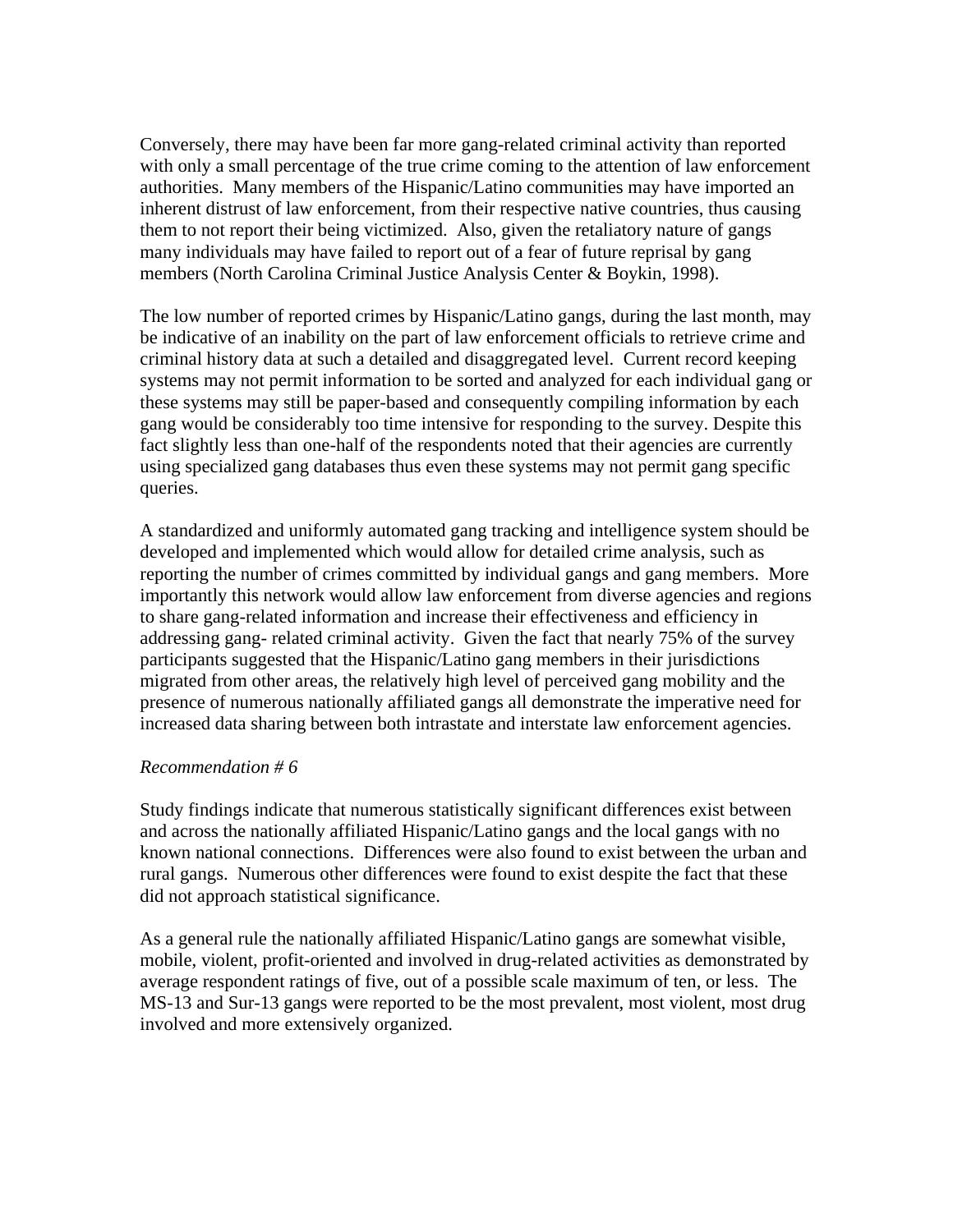Comparisons of the local Hispanic/Latino gangs indicate that those gangs residing in the central, or Piedmont, region of the state, may be the most problematic, or have the greatest potential, for becoming more of a threat. These gangs were consistently rated as being more visible, slightly more violent, more profit-oriented and more organized than either the local gangs in the eastern or western portions of the state.

Nationally affiliated Hispanic/Latino gangs are, on the average, larger in size, more violent and more extensively organized than their local counterparts. Surprisingly, the local gangs were perceived to be more turf and profit-oriented and slightly more involved in the drug trade. These local gangs were also perceived to be more visible perhaps in an effort to establish their presence and exert more of an intimation factor in the community thus establishing a new and stronger reputation. While little violence has occurred between the national and local gangs the potential for future violence appears to be the strongest in communities that have both of these entities present. It is plausible that a local gang may "move in" on a national gang's territory or drug business creating a cyclical pattern of violence and retaliatory violence within the community. It is also possible that a local gang could merge with the national gang increasing its size, reputation and potential for larger profits and more violence.

Urban gangs, especially those with national affiliations, appear to be more problematic and demonstrate a greater potential for becoming more of a community threat. Typically, these gangs are larger, more criminally active and more violent than their rural counterparts irrespective of whether the rural gangs demonstrate a national affiliation or are strictly local in the scope of their activities.

While Hispanic/Latino gangs are a relatively new phenomenon in North Carolina their presence does pose substantial problems for the communities and its residents and as these gangs become more entrenched in the communities and larger in size the potential for further and more frequent and serious conflicts exist. Obviously, the goal of any community should be to eradicate all gangs and gang-related activities. Based upon this study efforts and resources should be primarily directed at preventing, intervening with and suppressing the nationally affiliated gangs in the state's larger urban areas with more of an emphasis being directed at those gangs in the central part of the state. Further research and analysis of intelligence information is also recommended in an effort to either refute or validate the major findings of the current study.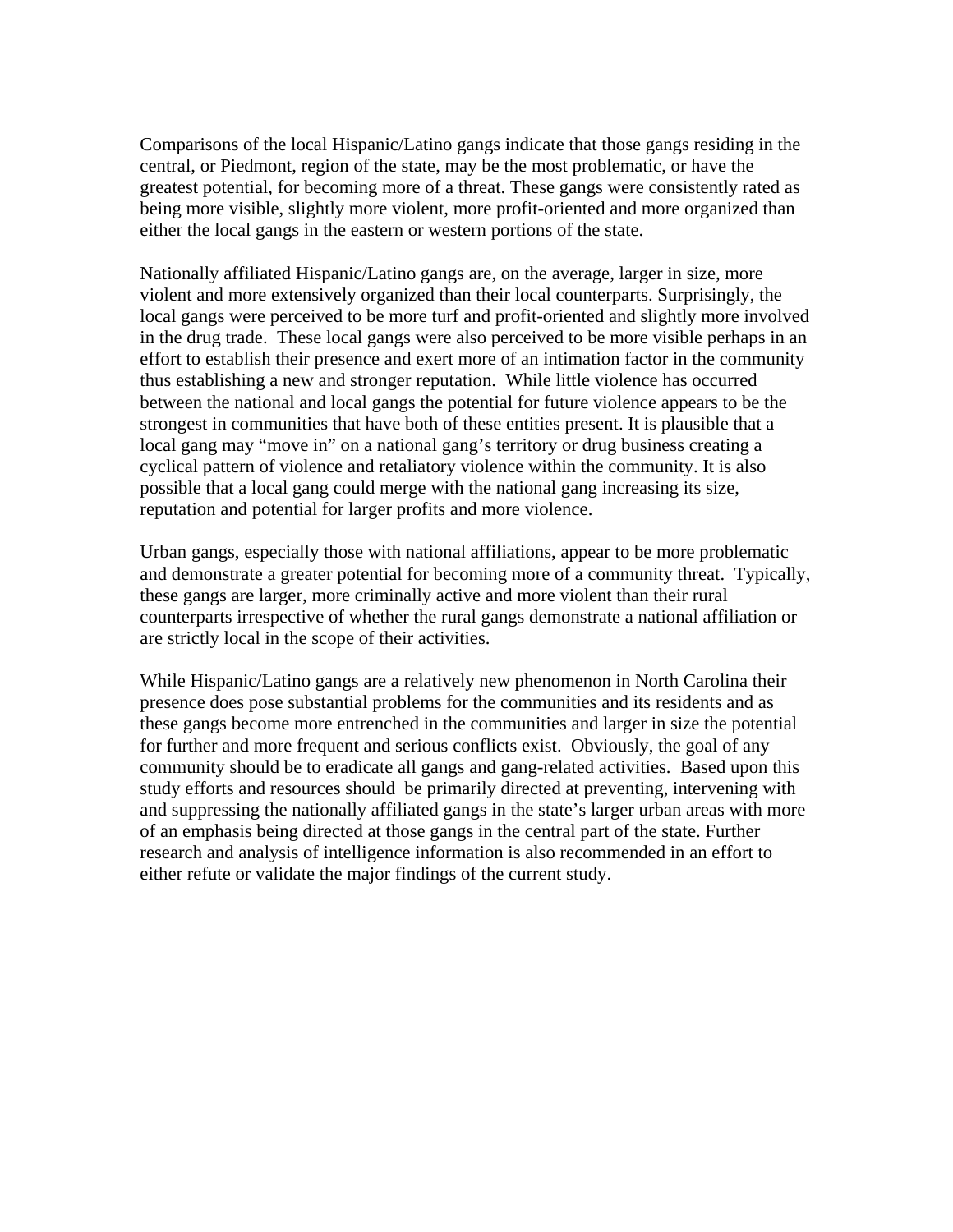# References

Campbell, A. (1990). The girls in the gang  $(2<sup>nd</sup>$ .ed.). New Brunswick: Rutgers University Press.

Esbensen, F., & Winfree, L.T. (1998). Race and gender differences between gang and non-gang youths: Results from a multisite survey. *Justice Quarterly*, *15* (3), 505-525.

Gibson, C., & Jung, K. (2002). *Historical census statistics on population totals by race, 1790 to 1990, and by hispanic origin, 1970 to 1990, for the United States, regions, divisions, and states*. (Working Paper Series, Number 56). Washington, D.C: United States Census Bureau, Population Division.

Hayes, R. (2005). *Gangs in North Carolina: A comparative analysis between 1999 and 2004*. Raleigh, N.C: Governor's Crime Commission.

Miller, J. (2000). One of the guys? girls, gangs and gender. New York: Oxford University Press.

North Carolina Criminal Justice Analysis Center., & Boykin, M. (1998). *Hispanic crime and victimization in North Carolina*. Raleigh, N.C: Governor's Crime Commission.

Starbuck, D., Howell, J.C., & Lindquist, D.J. (2001). Hybrid and other modern gangs. *Youth Gang Series Bulletin*. Washington, D.C: United States Department of Justice, Office of Justice Programs, Office of Juvenile Justice and Delinquency Prevention.

Valdez, A. (2000). Gangs: A guide to understanding street gangs. ( $3<sup>rd</sup>$  ed.). San Clemente, CA: Law Tech Publishing Company, Ltd.

United States Department of Justice, Office of Juvenile Justice and Delinquency Prevention. (2005). OJJDP model programs guide. Retrieved August 19, 2005 from http://www.dsgonline.com/mpg2.5/gang\_prevention.htm

United States Census Bureau. (2001a). Ranking tables for states: 1990 and 2000. Retrieved August18, 2005, from http://www.census.gov/population/cen2000/phc-t2/tab02.pdf

United States Census Bureau. (2001b). Population by race and hispanic or latino origin for the United States, regions, divisions, states, Puerto Rico, and places of 100,000 or more population (PHC-T-6). Retrieved August 18, 2005, from

http://www.census.gov/population/www/cen2000/phc-t6.html